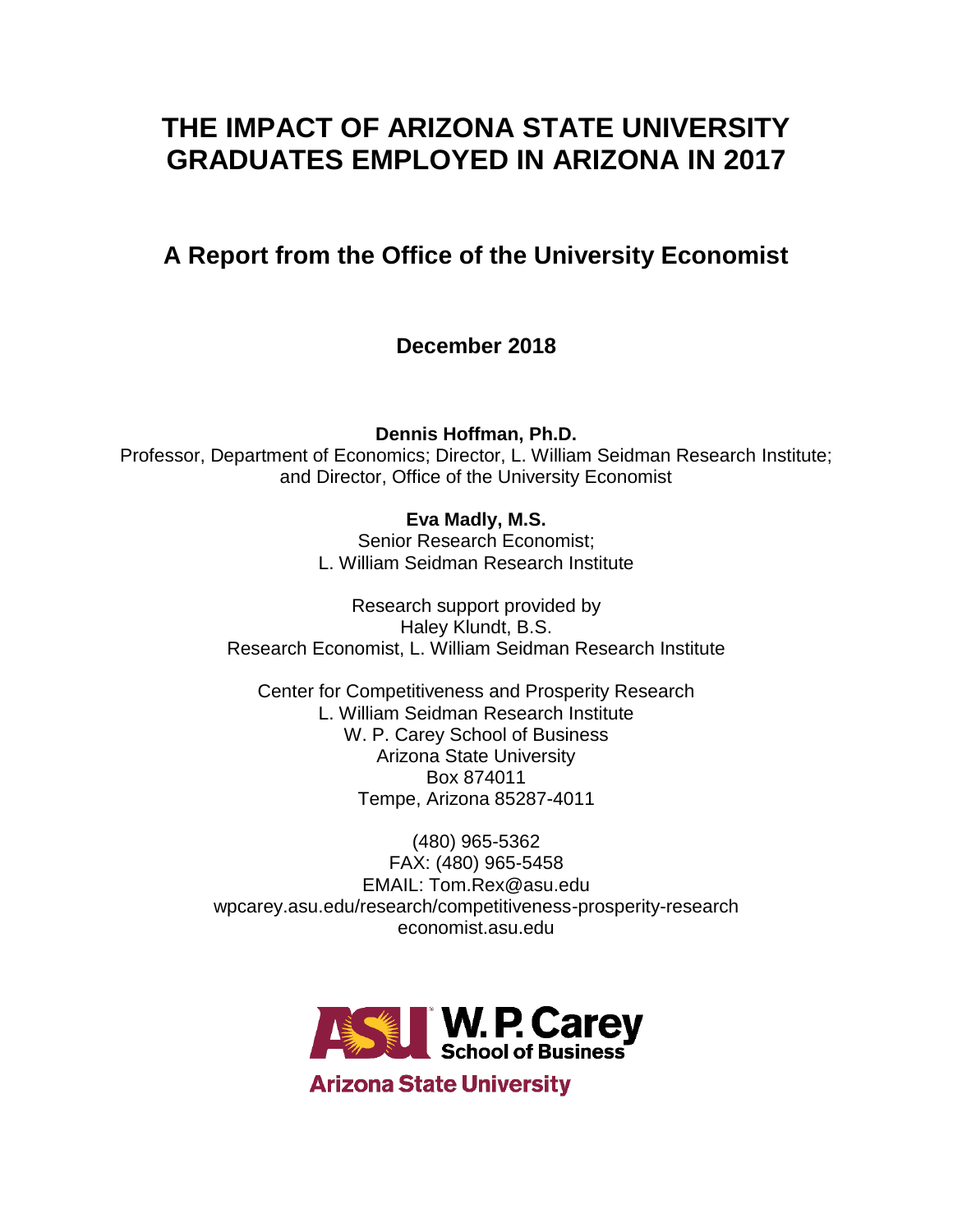# **TABLE OF CONTENTS**

| Summary                                                                                 |    |
|-----------------------------------------------------------------------------------------|----|
| Description of Data                                                                     | 2  |
| Arizona State University Graduates Employed in Arizona in 2017                          | -5 |
| Arizona State University Graduates Employed in Arizona, 2012 Through 2017               | 12 |
| Appendix: Arizona State University Graduates From 1990 Through 2017 Employed in Arizona | 14 |
| in 2017: Detail By Category of Degree                                                   |    |

# **LIST OF TABLES**

| 1. Arizona State University Graduates Employed in Arizona and Covered by the            | 8  |
|-----------------------------------------------------------------------------------------|----|
| Unemployment Insurance Program in 2017                                                  |    |
| 2. Arizona State University Graduates Employed in Arizona in 2017 Compared To Total     | 11 |
| Employment in Arizona                                                                   |    |
| 3. Summary of Arizona State University Graduates Employed in Arizona, 2012 Through 2017 | 13 |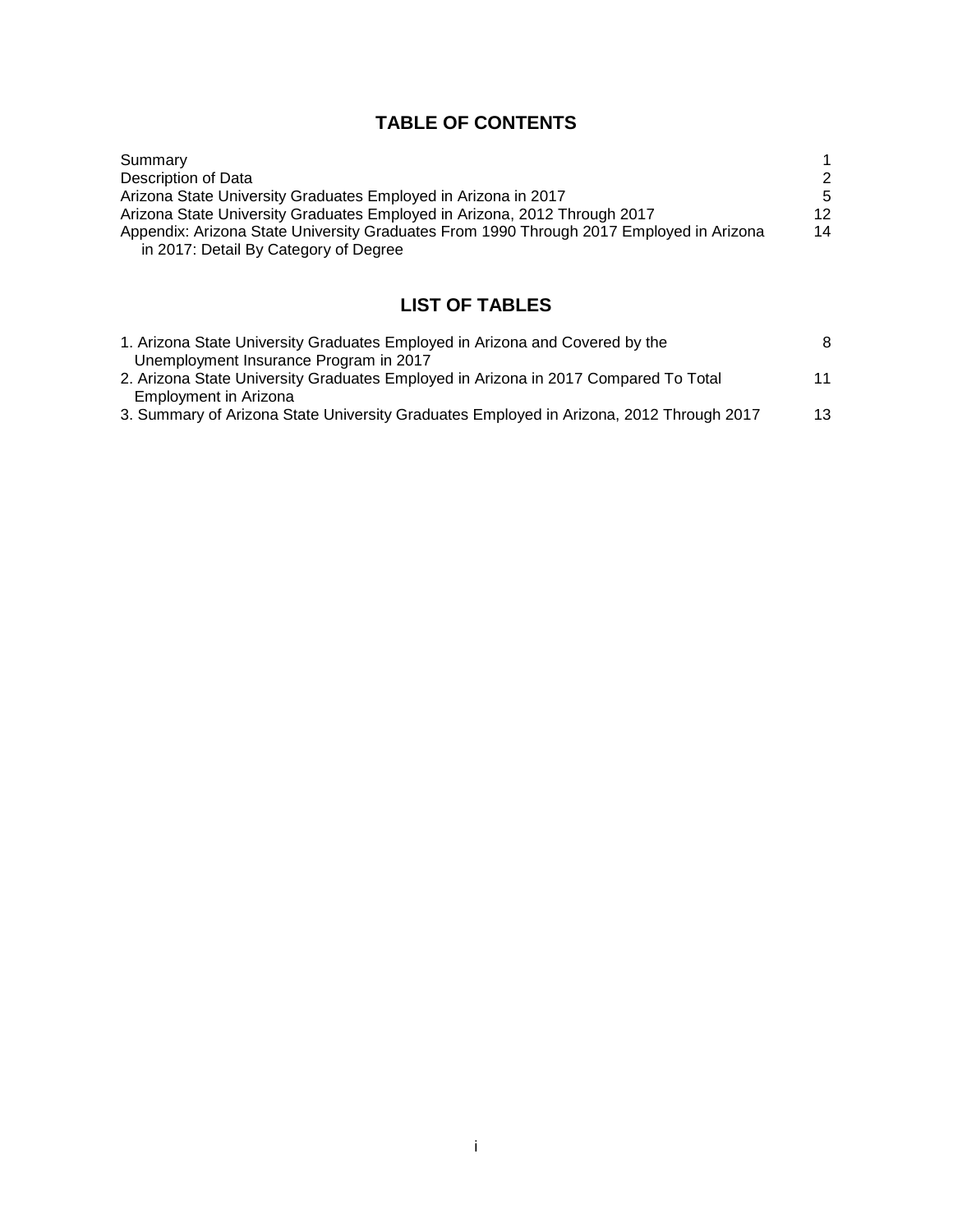#### **SUMMARY**

Arizona State University (ASU) graduates are employed throughout the world. This paper examines only those graduates employed in Arizona — those contributing to the productivity and prosperity of the state.

Approximately 238,800 ASU graduates were working in Arizona in 2017. More than one-in-four of the state's working individuals who had earned at least a bachelor's degree had graduated from ASU. The aggregate earnings of the ASU graduates were around \$15 billion. Based on these earnings, these individuals contributed between \$1.065 billion and \$1.271 billion in state and local government taxes, including between \$631 million and \$753 million in state government taxes, depending on the tax rate assumed.

The estimate of the number of ASU graduates working in Arizona in 2017 is based on actual employment and wage data for 156,489 individuals who graduated from ASU between 1990 and 2017 and were covered by the state's unemployment insurance program. Estimates of those who graduated from ASU prior to 1990 and of ASU graduates who were not covered by the unemployment insurance program but were working in Arizona in 2017 were added to the 156,489 figure to reach the total of approximately 238,800.

The impact of ASU graduates working in Arizona increased between 2012 and 2014, was little changed between 2014 and 2016, and rose in 2017. The share of the Arizona workforce who were ASU graduates was 6.17 percent in 2012 and 6.41 percent in 2017. The share of aggregate wages earned by ASU graduates increased more, from 8.28 percent in 2012 to 8.82 percent in 2017. The average wage of ASU graduates climbed from 134.3 percent of the average wage of all workers in 2012 to 137.6 percent in 2017. In 2012, graduates of ASU accounted for 25.6 percent of all Arizona workers who have earned at least a bachelor's degree. This percentage increased to 26.9 percent in 2014 and 2015, then dropped to 25.9 percent in 2016 and 25.6 percent in 2017.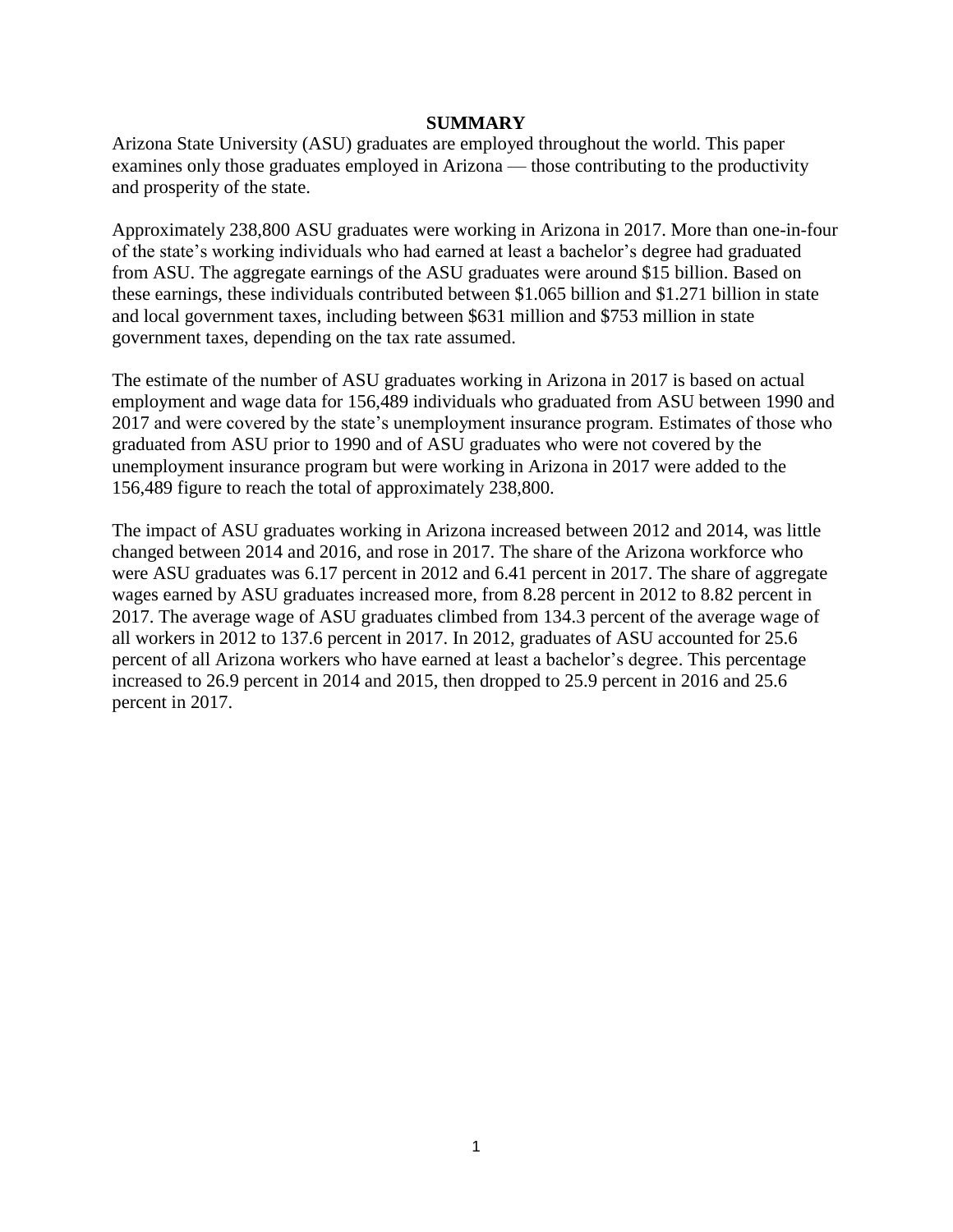## **DESCRIPTION OF DATA**

#### **University Graduates Employed in Arizona**

For each year from 2012 through 2017, the Arizona Board of Regents (ABOR) has created a dataset of graduates of Arizona's three public universities who were employed in Arizona during the year. While the ABOR dataset includes the number of "degrees awarded," this number really refers to the number of individuals earning a degree. An individual earning more than one degree is counted only once in this dataset, categorized in the year of the most recent degree. Thus, the dataset's number of "degrees awarded" is less than the official number of degrees awarded.

The ABOR dataset is created by matching Social Security numbers of university graduates to the numbers in the unemployment insurance file maintained by the Arizona Department of Economic Security, which works in conjunction with the U.S. Department of Labor. Reporting from the unemployment insurance file — the Quarterly Census of Employment and Wages (QCEW) — is done quarterly, with annual average figures also produced.

Each quarter, every business that employs workers covered by the state's unemployment insurance program must report (1) employment in each of the three months of the quarter during the pay period that includes the 12th day of the month and (2) total wages paid by the business during the quarter. Federal government civilian workers covered by the comparable federal unemployment insurance program also are included in the reporting.

Various members of the workforce are not included in the QCEW: most agricultural workers on small farms, those self-employed, those in the Armed Forces, and various others. Reporting is by job, not by individual — an individual working more than one covered job will appear in the file more than once.

Since the unemployment insurance records are confidential, ABOR's dataset of graduates employed in Arizona includes only aggregate totals. There are two significant limitations to this dataset. First, the unemployment insurance file does not include a significant number of workers — in 2017, the employment count from the unemployment insurance file was only 74 percent of the total employment in Arizona, as reported by the U.S. Bureau of Economic Analysis (BEA). Second, the dataset of graduates employed in Arizona constructed by the Board of Regents only includes graduates since 1990. Thus, the number of graduates of Arizona's public universities who are working in Arizona is understated significantly. This understatement effectively becomes even larger when the number of *individuals* counted in the Board of Regents dataset is compared to the total number of *jobs* reported in the QCEW.

The dataset constructed by the Board of Regents is subdivided by various characteristics:

- university
- bachelor's degrees versus graduate degrees
- those who attended school as Arizona residents versus nonresidents

The analysis described in this paper uses a dataset specific to Arizona State University (ASU) provided by ASU's Office of Institutional Analysis.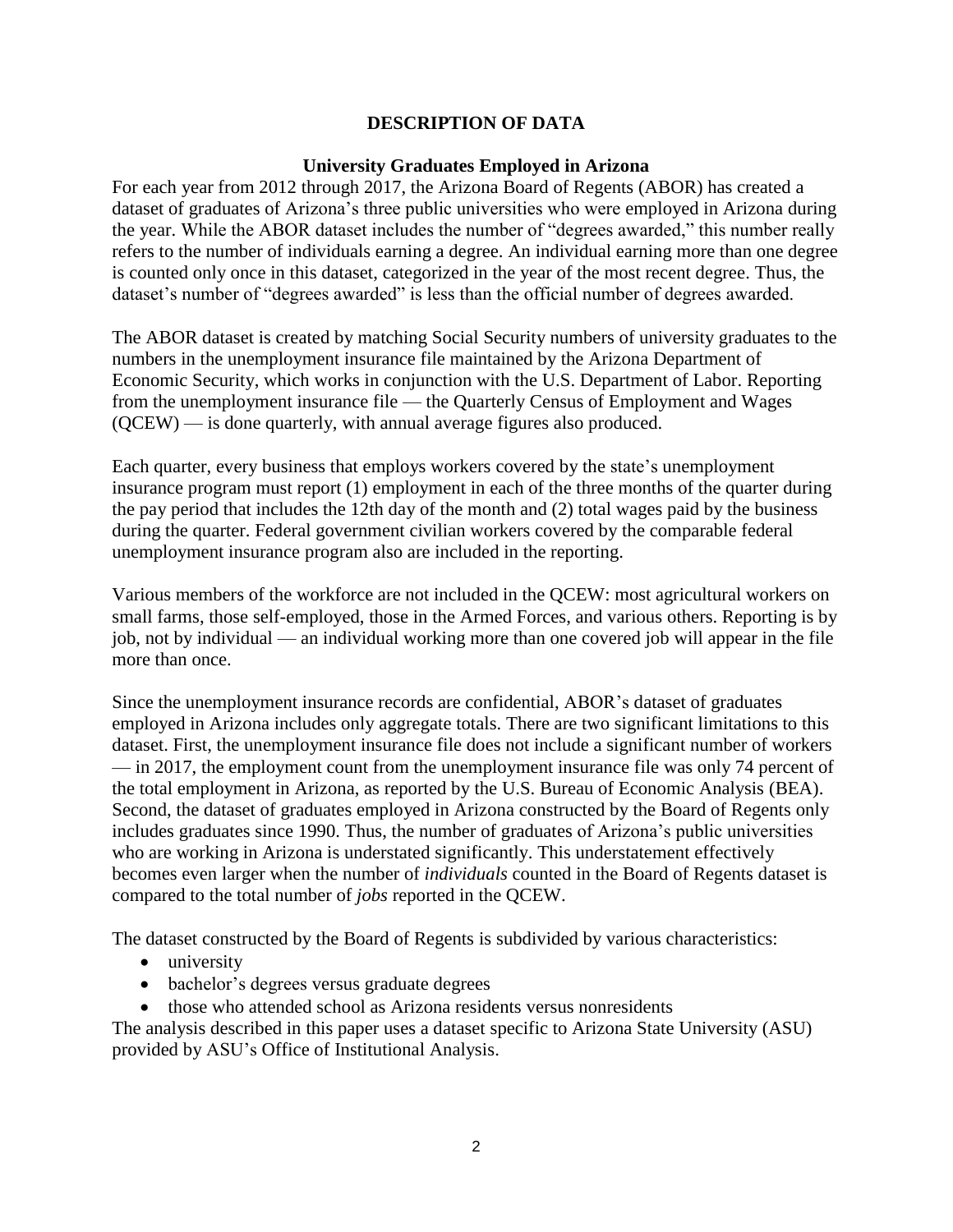By year of graduation, the following data items are available from the dataset of university graduates employed in Arizona:

- number of graduates
- number employed in Arizona (in any quarter during the year)
- percent of graduates employed in Arizona
- total wages of graduates employed in Arizona
- estimated state taxes paid by graduates employed in Arizona
- number employed in Arizona in all four quarters
- median wage of those employed in Arizona in all four quarters

The number of graduates is reported by academic year — for example, for 2017, the sum of the number graduating in August 2016, December 2016, and May 2017. The employment data are for calendar year 2017.

While the median wage of those employed in all four quarters is a reasonable measure of the typical annual wage of graduates included in the dataset, use of the median wage is arithmetically quite limited. Thus, the average wage of those employed in any quarter during the year also is calculated, as total wages divided by the total number employed.

#### **Employment**

The employment figures reported in the QCEW are based on a census of all covered workers and therefore are highly accurate, but as noted above, a large number of workers are not covered by the unemployment insurance program. Thus, focusing only on those covered by the program significantly understates the contribution of university graduates to the Arizona economy.

Employment estimates are available from several sources, but these estimates are not consistent due to definitional differences (certain categories of workers may be excluded by one source but not by another), differences in the way the data are collected (such as a sample of employers versus a census), and timing differences in when the data are collected. In order to provide a more complete picture of the economic activity in Arizona of ASU graduates, more complete employment estimates from the BEA are used in this report.

Most of the employment estimates, including those of the QCEW and BEA, do not differentiate between a person working full time and one working fewer hours. Employment is categorized by the place of work, not by where the worker lives. For example, an Arizona resident of Bullhead City who works across the Colorado River in Laughlin, Nevada is counted in the Nevada employment figures. Further, most of the employment estimates report the number of jobs, not the number of people employed — an individual working two jobs is counted twice in the employment figures. This is an important distinction when comparing the number of ASU graduates (individuals) employed in Arizona to total employment (number of jobs).

Unlike other employment estimates, the employment data reported from the American Community Survey (ACS) reflects the number of individuals working and workers are classified by place of residence. The ACS is an ongoing survey of households conducted by the U.S. Census Bureau that is the source of a wide variety of socioeconomic data. The main shortcoming of the ACS is that it is based on a relatively small number of households. Sampling error can be a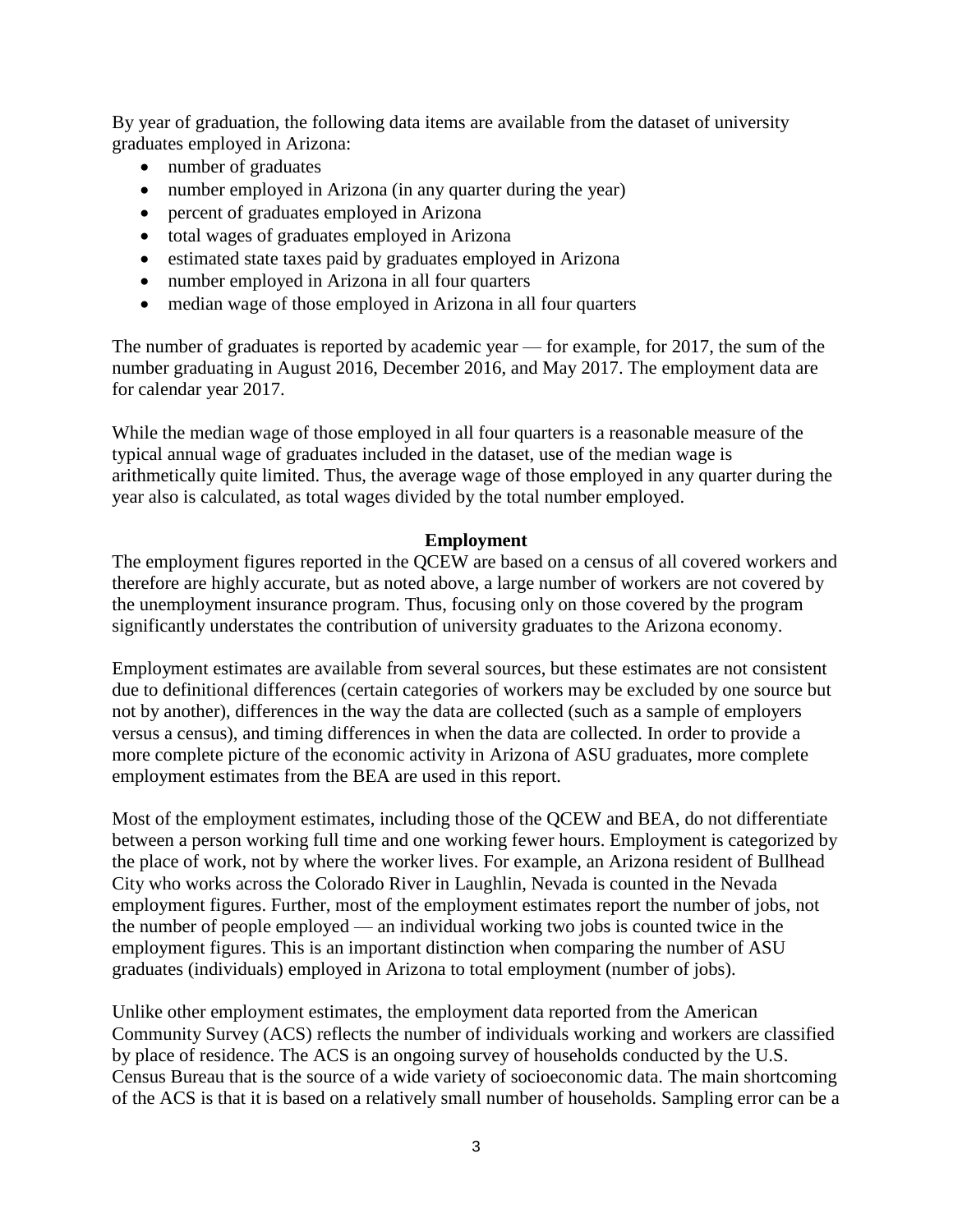significant concern. The accuracy of self-reporting, particularly for questions related to wages and income, also is an issue. Various ACS tables provide insight on employment in Arizona. The ACS employment figures are based on an individual's employment status at the time the questionnaire is completed.

## **Educational Attainment**

In order to provide context on the contribution of ASU graduates employed in Arizona, the educational attainment of the Arizona workforce is examined. The ACS is the best source of data on educational attainment at a subnational level. In this report, Arizona's educational attainment is compared to the nation using three ACS tables: attainment for the population age 25 or older, attainment in each of five age groups, and attainment by labor force status among those 25-to-64 years old.

While ACS data for five years often are combined to reduce sampling error, the ACS data from 2017 are used in this analysis in order to be consistent with the Board of Regents dataset. For Arizona, sampling error for a single year of ACS data ranges from insignificant for broad measures to significant for small subsets of the population. Thus, the attainment data for the entire population at least 25 years of age is more reliable than the data for each of five age groups.

## **The Impact of College Graduates on the Workforce**

Educational attainment is strongly correlated to an individual's earnings, with a bachelor's degree in particular causing a boost in earnings. The higher earnings realized over a lifetime of work greatly exceeds the costs of attending college.<sup>1</sup> Society also benefits from an educated populace in various ways, such as the lower crime rates of educated individuals.<sup>2</sup>

One of the benefits of having highly educated individuals in the workforce is to raise the wages of the entire workforce. Enrico Moretti specified this relationship in his 2004 *Journal of Econometrics* paper, "Estimating the Social Return to Higher Education: Evidence From Longitudinal and Repeated Cross-Sectional Data."<sup>3</sup> The spillover of benefits to all workers can be traced to the enhanced worker productivity associated with greater educational attainment. Improved productivity results from the sharing of knowledge and skills across workers and from shifts in the industrial mix to knowledge-based activities. These productivity gains translate into higher output and earnings.<sup>4</sup>

 $\overline{\phantom{a}}$ 

<sup>1</sup> See "Has the Return to Investing in a College Education Declined?," December 2013, and earlier papers at [http://economist.asu.edu/p3/education.](http://economist.asu.edu/p3/education)

<sup>2</sup> See "Benefits From Improving Educational Attainment in Arizona," August 2012, and earlier papers at [http://economist.asu.edu/p3/education.](http://economist.asu.edu/p3/education)

<sup>3</sup> Accessible from [http://economist.asu.edu/p3/education.](http://economist.asu.edu/p3/education)

<sup>4</sup> See "The Economic Impact of Raising the Educational Attainment of Arizona's Workforce," May 2015, at https://wpcarey.asu.edu/sites/default/files/impactedattain05-15.pdf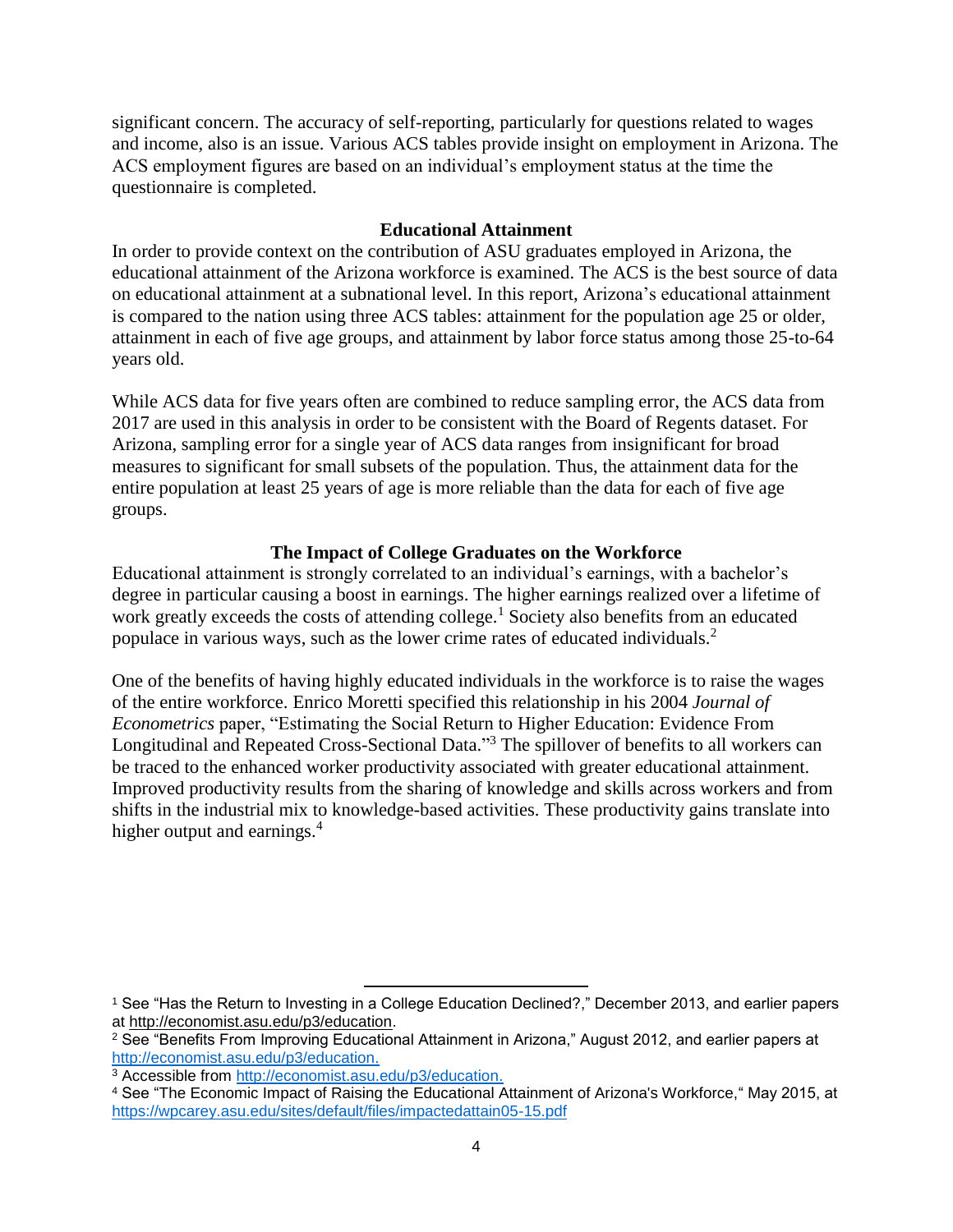### **ARIZONA STATE UNIVERSITY GRADUATES EMPLOYED IN ARIZONA IN 2017**

#### **Employment**

According to the QCEW, annual average Arizona employment in 2017 totaled 2,747,638. The BEA's wage and salary employment estimate was 2,881,141, meaning that 133,503 wage and salary workers were not covered by unemployment insurance. The BEA estimates that the number of proprietors (self-employed, also not included in the QCEW) was 846,546, for a total employment figure of 3,727,687.

According to the ACS, an estimated 3,125,954 Arizonans were employed in 2017 in civilian jobs; an additional 18,570 were members of the armed forces. The total of 3,144,524 is 84 percent of the BEA's total number of jobs, suggesting that many workers (1) are employed by more than one business and/or (2) hold a wage and salary job as well as report self-employment income. Other data from the ACS indicates that 22 percent of employed Arizonans worked less than 35 hours per week.

#### **Educational Attainment**

Most commonly, educational attainment is expressed for those at least 25 years old. Though the age of 25 is arbitrary, a high proportion of individuals have completed their educations by that age. In 2017, Arizona's educational attainment in this large cohort was inferior to the nation. The share without either a high school diploma or a GED (general education development) certificate was higher in Arizona: 12.8 percent versus 12.0 percent nationally. Relative to the nation, lesser shares of Arizonans had earned a graduate degree (11.0-versus-12.3 percent nationally) and a bachelor's degree (18.3-versus-19.7 percent).

An examination of educational attainment by age group reveals that Arizona was particularly far below the nation among those younger than 35 in 2017. Arizona also was below average among those 35-to-64 years old. In contrast, the educational attainment of those 65 or older was higher in Arizona than nationally. Since few of those age 65 or older are working, the standard statistics on the entire 25-or-older population understate Arizona's educational disadvantage as it applies to the workforce.

Data on educational attainment by labor force status indicate that among those in the workforce, the educational attainment in Arizona of those 25-to-64 years old was below the national figure in 2017. The proportion of those working in a civilian job who had earned at least a bachelor's degree was 33.6 percent in Arizona and 37.7 percent nationally.

#### **Arizona State University Graduates Employed in Arizona**

Detailed figures from the dataset of 1990-through-2017 graduates of Arizona State University who were employed in Arizona during 2017 are provided in the appendix. Data are shown by undergraduate versus graduate degree and by residency status while a student.

ABOR's data for graduates in the most recent academic year need to be interpreted carefully. A significant proportion of those graduating in academic year 2017 graduated in May 2017. The employment and wage information for these individuals in calendar year 2017 may reflect parttime employment prior to graduation and/or full-time employment after graduation. In the latter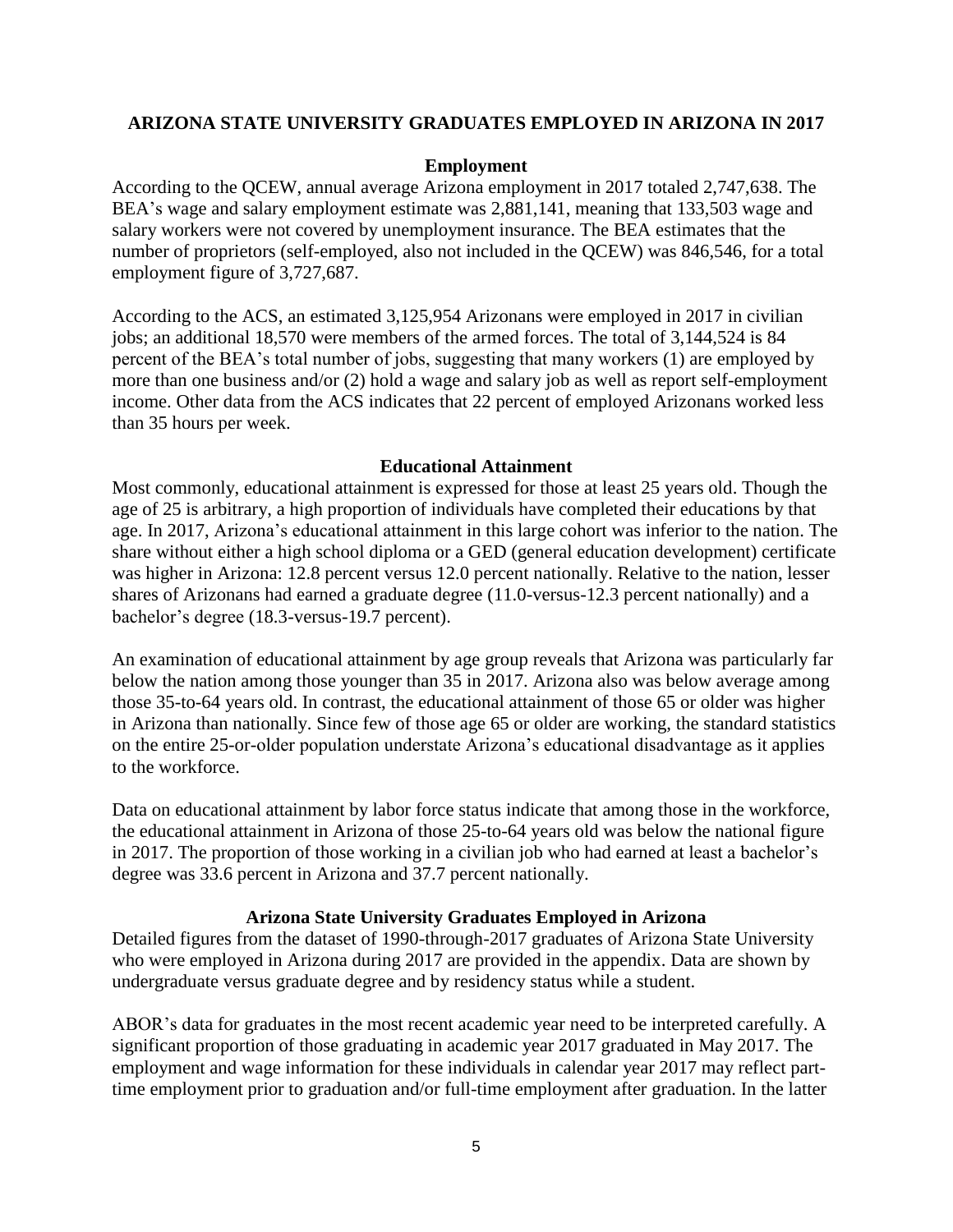case, the wage data are for less than a year of full-time employment. For those graduating in academic year 2017, the average wage and median wage is very low and the percentage employed in all four quarters is very low compared to those graduating in prior years.

The following are among the basic conclusions that can be reached using the dataset of ASU graduates from academic years 1990 through 2017:

- The number of individuals earning a degree has increased significantly over time, by 232 percent overall between 1990 and 2017.
- The increase in the number of individuals earning a degree has been higher for graduate students than undergrads, and much higher for those who were classified as nonresidents while attending school than among those classified as residents.
- In 2017, the shares of the total number of graduates were 44.9 percent for resident undergraduates, 24.7 percent for nonresident undergraduates, 12.4 percent for resident graduate students, and 17.9 percent for nonresident graduate students.
- The percentage of graduates employed in Arizona is much higher for residents than nonresidents.
- The share of graduates employed in Arizona decreases significantly with the number of years since graduation, regardless of residency status while students.
- The percentage employed in all four quarters was less than 80 percent among recent graduates but generally was greater than 80 percent among older graduates.
- The average wage and the median wage increase significantly with the number of years elapsed since graduation, though this effect weakens with the number of years elapsed.
- The median wage and the average wage are somewhat higher for those who were classified as nonresidents.
- The average wage (of all graduates employed at some point during the year) was less than the median wage (of graduates employed in all four quarters) among recent graduates, likely due to those not employed in all four quarters lowering the calculated average wage. Among older graduates, the average wage exceeds the median wage, presumably because of a small number of graduates earning very high wages that boosts the average but not the median.

The number of individuals who graduated from ASU between academic years 1990 and 2017 who worked at jobs in Arizona that were covered by the unemployment insurance program in calendar year 2017 was 156,489. ASU graduates between 1990 and 2017 accounted for 5.7 percent of the QCEW total number employed, but this share is understated since it compares *individuals* with ASU degrees to the *number of jobs*.

The aggregate wages of individuals who graduated from ASU between academic years 1990 and 2017 (\$10.2 billion) accounted for 7.4 percent of the QCEW total. ABOR estimates that "state tax revenue" (really, state and local government tax revenue in Arizona) in 2017 by those who graduated from ASU between 1990 and 2017 — based only on wages earned as part of the unemployment insurance program — was \$723 million: 7.12 percent of aggregate wages.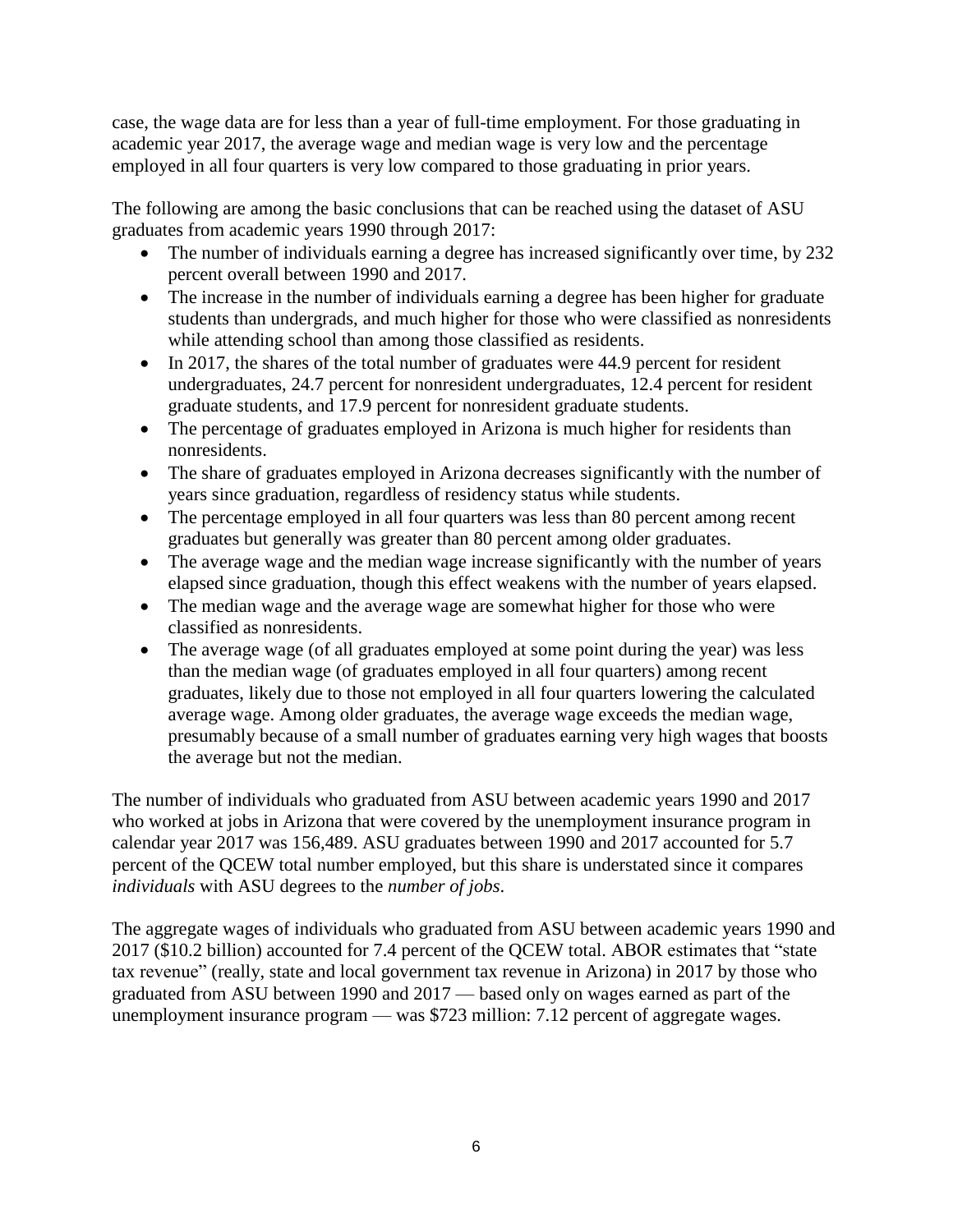A summary of the ASU graduates from 1990 through 2017 is provided in the top portion of Table 1. The bottom portion of Table 1 focuses on academic year 2016 graduates.<sup>5</sup> Table 1 needs to be interpreted carefully. Student characteristics vary by residency status and by undergraduate and graduate programs. For example, the magnitude of the difference in the average wage between undergraduate and graduate degrees in 2016 reflects not only the wage premium of the graduate degree but also the greater number of years of work experience prior to graduation among those with a graduate degree. The differential in the average wage of those with undergraduate and graduate degrees declines with the number of years of work experience. Among graduates from academic year 2016, the average wage in 2017 of those with a graduate degree was 56 percent higher than those with a bachelor's degree, but the differential for graduates over the entire 1990-to-2017 period was 38 percent. According to the 2017 ACS, all Arizona workers with a graduate degree (including those graduating before 1990) earned 28 percent more than those who had earned a bachelor's degree.

## **Alternative Estimates of Taxes Paid**

ABOR estimates state and local government tax payments based on the following income levels and tax rates:

- Less than  $$25,001:12.6$  percent
- **•** \$25,001 to \$75,000: 6.8 percent
- \$75,001 to \$100,000: 7.2 percent
- More than  $$100,000: 6.9$  percent

The average tax rate of ASU graduates between 1990 and 2017 who worked in Arizona in 2017 was 7.12 percent.

ABOR's tax rates come from the 2007 edition of an annual study of tax burdens produced by the government of the District of Columbia.<sup>6</sup> The latest study is for 2016. Since the tax rates from this study fluctuate from year to year with changes in methodology, it is preferable to use the median rates over several years. The last major tax change in Arizona for individuals was fully implemented in 2008. Based on the 2009-through-2016 reports, the median combined state and local government tax rates in Arizona are higher than used by ABOR for those with incomes of \$50,000 or more. The median rate at each of four incomes between \$50,000 and \$150,000 is between 8.1-and-8.25 percent. Since the District of Columbia study does not measure every state and local tax — though it includes income taxes, sales taxes, property taxes, and automobilerelated taxes — the overall tax rate would be slightly higher.

A study by the Institute on Taxation and Economic Policy (ITEP), which includes all taxes, reports a similar state and local government tax burden in Arizona.<sup>7</sup> The figure is 8.5 percent for those earning between \$55,000 and \$96,400; the average wage of ASU graduates employed in Arizona reported by the ABOR is within this range. Using the 8.5 percent tax rate and the aggregate wage figures from the ABOR dataset, Arizona state and local government taxes paid

<sup>5</sup> Graduates from 2016 instead of 2017 are used since the statistics for those graduating in May 2017 are affected by part-time wages earned while a student and less than full-year wages after graduation.  $^{\rm 6}$  "Tax Rates and Tax Burdens in the District of Columbia — A Nationwide Comparison," Government of the District of Columbia, [http://cfo.dc.gov/node/215912.](http://cfo.dc.gov/node/215912)

l

<sup>7</sup> Institute on Taxation & Economic Policy, *Who Pays? A Distributional Analysis of the Tax Systems in All 50 States*, October 2018, [http://www.itep.org/whopays/.](http://www.itep.org/whopays/)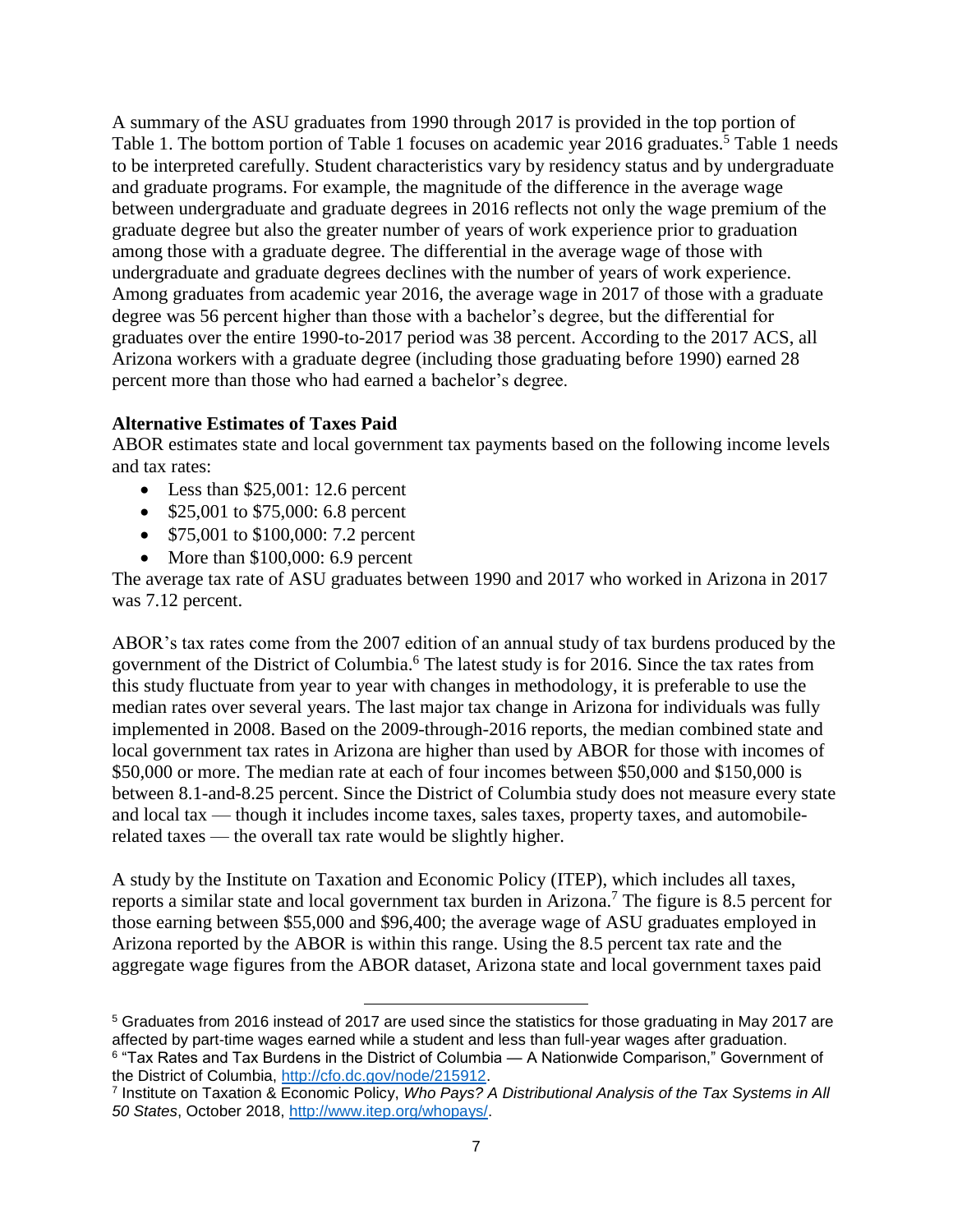## **TABLE 1 ARIZONA STATE UNIVERSITY GRADUATES**

|                                                                                 |              | Total<br>Under-<br>grad | <b>Resident</b><br><b>Under-</b><br>grad | Non-<br>resident<br><b>Undergrad</b> | Total<br>Graduate | <b>Resident</b><br>Graduate | Non-<br>resident<br>Graduate |
|---------------------------------------------------------------------------------|--------------|-------------------------|------------------------------------------|--------------------------------------|-------------------|-----------------------------|------------------------------|
|                                                                                 | <b>Total</b> | <b>Degrees</b>          | <b>Degrees</b>                           | <b>Degrees</b>                       | <b>Degrees</b>    | <b>Degrees</b>              | <b>Degrees</b>               |
| Graduates From 1990 Through 2017:                                               |              |                         |                                          |                                      |                   |                             |                              |
| Number Graduating From Arizona State University                                 | 333,475      | 238,209                 | 185,547                                  | 52,662                               | 95,266            | 57,308                      | 37,958                       |
| Employed in Arizona and Covered by the                                          |              |                         |                                          |                                      |                   |                             |                              |
| Unemployment Insurance Program in 2017:                                         |              |                         |                                          |                                      |                   |                             |                              |
| Number                                                                          | 156,489      | 118,464                 | 108,702                                  | 9,762                                | 38,025            | 31,826                      | 6,199                        |
| Share of Graduates (Percent)                                                    | 47           | 50                      | 59                                       | 19                                   | 40                | 56                          | 16                           |
| Aggregate Wages (Dollars, Millions)                                             | 10,155       | 7,043                   | 6,466                                    | 577                                  | 3,113             | 2,632                       | 481                          |
| Average Wage (Dollars)                                                          | 64,895       | 59,449                  | 59,484                                   | 59,058                               | 81,861            | 82,704                      | 77,535                       |
| <b>Estimated State and Local Government Tax</b><br>Payments (Dollars, Millions) | 723          | 504                     | 463                                      | 42                                   | 219               | 185                         | 34                           |
| <b>Graduates From 2016:</b>                                                     |              |                         |                                          |                                      |                   |                             |                              |
| Number Graduating From Arizona State University                                 | 20,514       | 13,921                  | 9,996                                    | 3,925                                | 6,593             | 2,787                       | 3,806                        |
| Employed in Arizona and Covered by the                                          |              |                         |                                          |                                      |                   |                             |                              |
| Unemployment Insurance Program in 2017:                                         |              |                         |                                          |                                      |                   |                             |                              |
| Number                                                                          | 11,141       | 8,346                   | 7,791                                    | 858                                  | 2,792             | 2,074                       | 718                          |
| Share of Graduates (Percent)                                                    | 54           | 60                      | 75                                       | 22                                   | 42                | 74                          | 19                           |
| Aggregate Wages (Dollars, Millions)                                             | 456          | 300                     | 270                                      | 29                                   | 157               | 118                         | 38                           |
| Average Wage (Dollars)                                                          | 40,951       | 35,888                  | 36,109                                   | 33,956                               | 56,093            | 57,095                      | 53,197                       |
| <b>Estimated State and Local Government Tax</b><br>Payments (Dollars, Millions) | 33           | 22                      | 20                                       | 2                                    | 11                | 8                           | 3                            |

Source: Arizona Board of Regents from Arizona State University, Office of Institutional Analysis.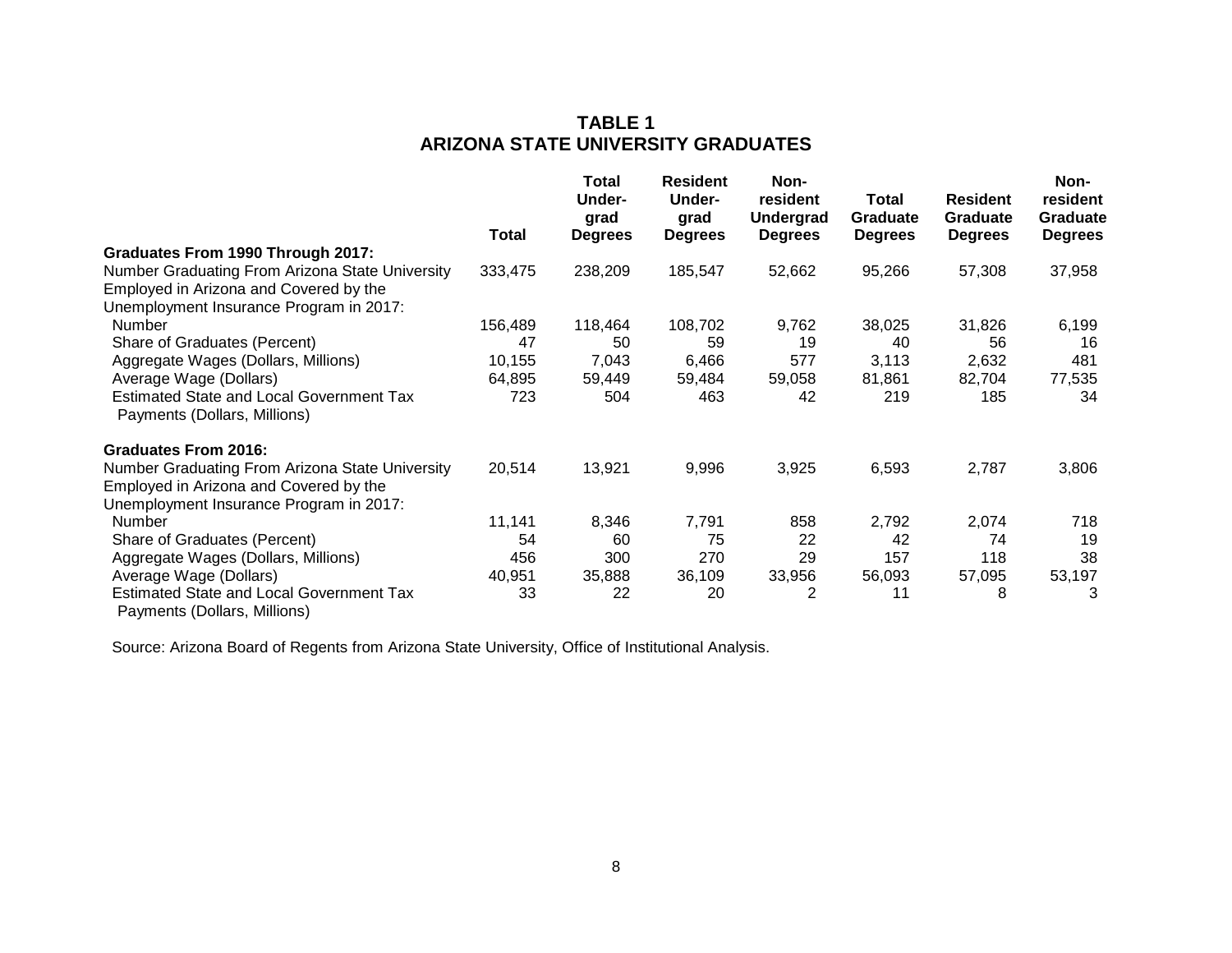on QCEW wages by those who graduated from ASU between 1990 and 2017 was approximately \$863 million in 2017, compared to ABOR's estimate of \$723 million.

In order to estimate the amount of taxes paid just to state government, U.S. Census Bureau data were used. In fiscal year 2016, state tax collections accounted for 59.3 percent of combined state and local government tax collections in Arizona.<sup>8</sup> Applying this percentage to the estimates of state and local government taxes paid on QCEW wages by those who graduated from ASU between 1990 and 2017, the result is \$429 million based on ABOR's estimate of state and local government taxes and \$512 million based on the 8.5 percent state and local government tax rate.

## **Extending the Analysis to Include Those Who Graduated From ASU Before 1990**

In order to provide an estimate of the number of individuals who graduated from ASU before 1990 and who were working in Arizona in 2017, actual data on the number of degrees awarded by ASU before 1990 were collected, with the earliest data from 1971. The official graduation data from ASU count number of degrees — individuals with more than one ASU degree are counted more than once. These data are not consistent with the figures used in the Arizona Board of Regents dataset, which counts individuals, not number of degrees. Thus, in order to estimate the number of individuals who had earned a degree from ASU before 1990, the historical graduation data for the years before 1990 were adjusted, using the ratio from the 1990-through-1999 period of the number of graduates counted in the Board of Regents database to the official count of degrees granted. The ratio was 88.8 percent for those with an undergraduate degree, 91.2 percent for those with a graduate degree, and 89.5 percent for all graduates.

In order to estimate the number of ASU graduates from before 1990 who were working in Arizona in 2017 and counted in the unemployment insurance program, a "backward projection" was made of the percentage of ASU graduates who were employed in Arizona in 2017. The percentage drops with the number of years since graduation; the rate of decline is rapid among recent grads but is lower and relatively stable among earlier graduates. The average annual decrease of 1.21 percentage points between 1990 and 1999 was used for the pre-1990 period. Using the adjusted graduation figures and the estimated percentage of graduates employed in Arizona, the number of employed ASU graduates was calculated by year for the pre-1990 period.

The average wage for graduates in the pre-1990 period was backward projected in the same manner as the percentage employed. The average wage rises significantly by the number of years since graduation for relatively recent graduates. Among earlier graduates, the increase in the average wage by year is lower and more stable. The annual average increase from the 1990 through-1999 period was 0.84 percent; this figure was applied to the pre-1990 period.

Using these backward projections, the number of individuals who graduated from ASU through academic year 2017 who worked at jobs in Arizona that were covered by the unemployment insurance program in 2017 is estimated to be 176,042 — 12.5 percent higher than the number of those who graduated from 1990 through 2017. Due to the high average wage of individuals who graduated prior to 1990, the differential in the aggregate wage of the entire set of ASU graduates relative to the 1990-to-2017 group was greater at 19.6 percent.

 $\overline{\phantom{a}}$ 

<sup>8</sup> U.S. Department of Commerce, Census Bureau, State and Local Government Finance, [https://www.census.gov/programs-surveys/gov-finances/data/datasets.html.](https://www.census.gov/programs-surveys/gov-finances/data/datasets.html)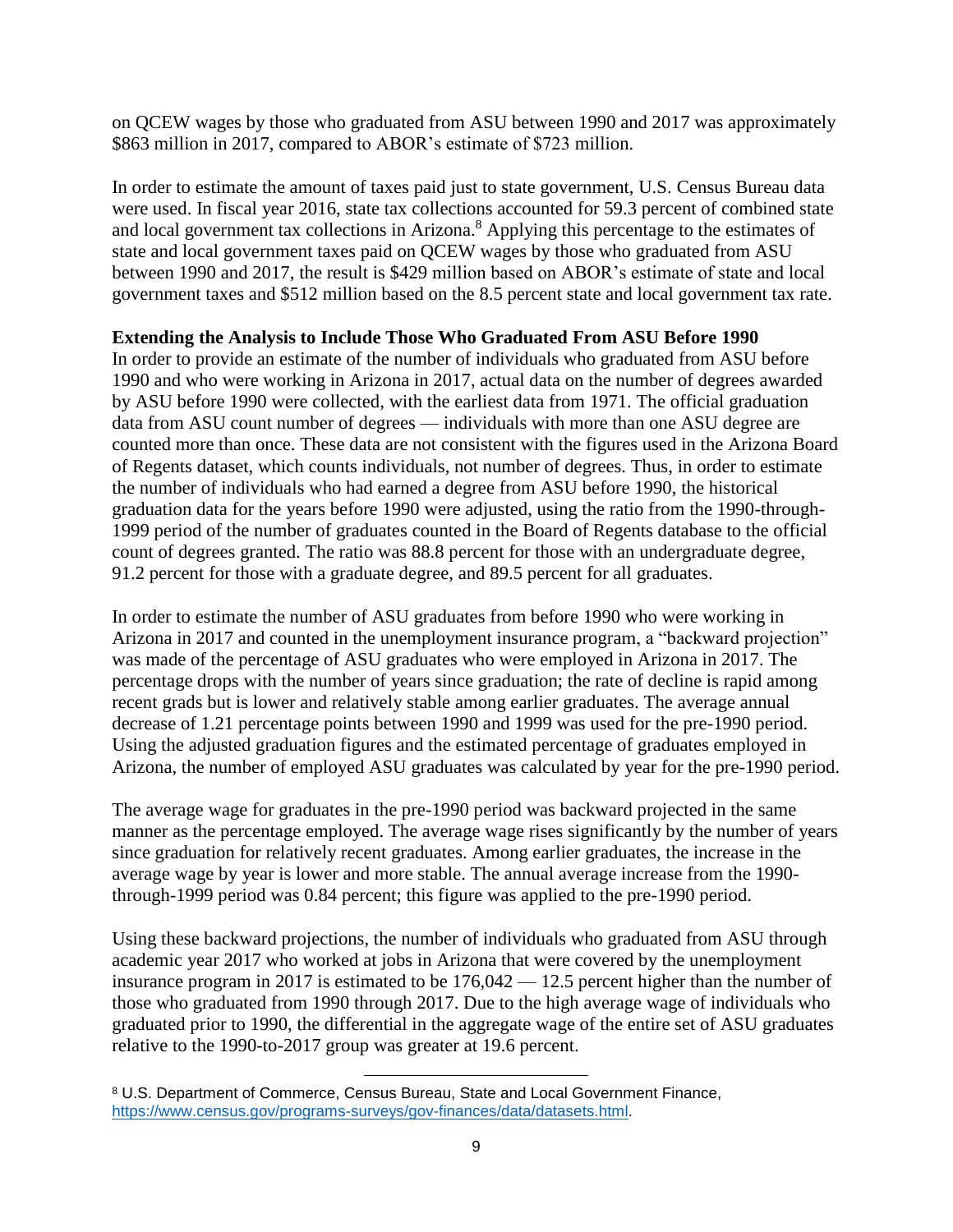This methodology does not directly address the increasing share of retirees among older ASU graduates. While the percentage of ASU graduates working in Arizona declines with the number of years since graduation over the 1990-to-2017 period, this decrease presumably occurs mostly due to out-migration. Few ASU graduates since 1990 — a high percentage of whom were less than 55 years old in 2017 — are likely to have retired. In contrast, retirement becomes increasingly likely among those who graduated during the 1970s. Thus, the estimates of the numbers employed in Arizona of graduates from this time period may be overstated. However, the results of the methodology that was used results in only 8 percent of 1971 undergraduates, and 2 percent of those who earned a graduate degree in 1971, employed in Arizona in 2017. Any overstatement of graduates from the 1970s working in Arizona is partially offset by the exclusion of graduates from before 1971, a few of whom likely were still part of the workforce in 2017. Further, it seems unlikely that the rate of out-migration from Arizona for job-related reasons would be as high among those approaching retirement age as among those who are younger. Thus, the estimated number of older ASU graduates working in Arizona is believed to be reasonable.

Those who have graduated from ASU accounted for 6.4 percent of the QCEW number of jobs in Arizona in 2017, but again this share is understated since it compares *individuals* with ASU degrees to the *number of jobs*. The aggregate wage of individuals who have graduated from ASU accounted for 8.8 percent of the QCEW total. The 2017 average wage of \$69,016 of those who have graduated from ASU was 37.6 percent higher than the average of the rest of the QCEW file (a group that includes those without a bachelor's degree and those who earned a degree from another institution). Based on the 7.12 percent tax rate and estimated QCEW wages, ASU graduates paid \$865 million in state and local government taxes in 2017, of which \$513 million was paid to state government. Using the 8.5 percent tax rate, state and local government taxes paid amounted to \$1.032 billion, of which \$612 million was paid to state government.

Estimates from the ACS for 2017 indicate that 840,714 Arizona residents between the ages of 25 and 64 who had received at least a bachelor's degree were employed in civilian jobs. Based on various data from the ACS, the estimated total number of people working in civilian jobs in Arizona in 2017 who have earned a bachelor's or higher degree is 933,960. The estimated number of ASU graduates employed in the state and covered by the unemployment insurance program accounts for 18.8 percent of the estimated number of civilian workers with at least a bachelor's degree.

## **Extending the Analysis to Include ASU Graduates Employed in Arizona but Not Covered by the Unemployment Insurance Program**

In order to estimate the number of ASU graduates working in Arizona in wage and salary jobs not covered by unemployment insurance or as proprietors (self-employed), the ASU shares of the QCEW total (6.41 percent of employment and 8.82 percent of wages) were applied to the BEA's total employment figure. The result is a total of 238,834 ASU graduates working in Arizona in 2017 (see Table 2). This figure is understated because the 6.41 percent figure is based on individuals with ASU degrees and the number of QCEW jobs.

The estimate of 238,834 ASU graduates working in Arizona accounts for 25.6 percent of the estimated number of employed Arizonans with at least a bachelor's degree in 2017. Thus, more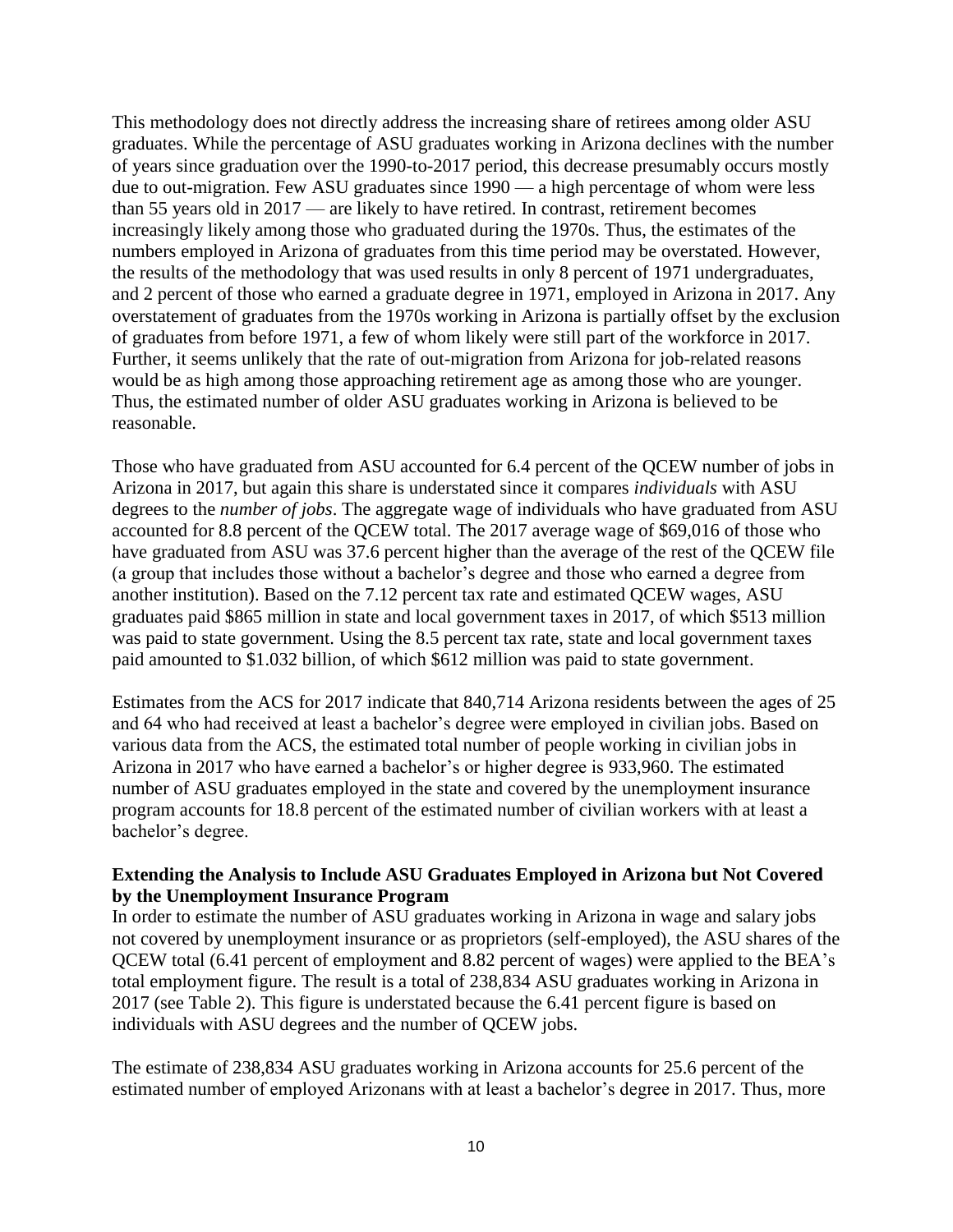## **TABLE 2 ARIZONA STATE UNIVERSITY GRADUATES EMPLOYED IN ARIZONA IN 2017 COMPARED TO TOTAL EMPLOYMENT IN ARIZONA**

|           | Aggregate         | Average<br><b>Earnings</b> |
|-----------|-------------------|----------------------------|
|           |                   |                            |
| 2,747,638 | \$137,783         | \$50,146                   |
| 133,503   | 9.609             | 71.975                     |
| 2,881,141 | 147,391           | 51,157                     |
| 846.546   | 22.138            | 26.151                     |
| 3,727,687 | 169,529           | 45,478                     |
|           |                   |                            |
| 156,489   | 10.155            | 64.895                     |
| 19,553    | 1.994             | 101,993                    |
| 176,042   | 12,150            | 69.015                     |
| 62.792    | 2.799             | 44.583                     |
| 238,834   | 14.949            | 62,592                     |
| 6.41%     | 8.82%             | 137.6%                     |
|           | <b>Employment</b> | Earnings*                  |

\* In millions. Consists of wages and salaries and proprietors' Income.

Sources: U.S. Department of Labor, Bureau of Labor Statistics (QCEW: Quarterly Census of Employment and Wages); U.S. Department of Commerce, Bureau of Economic Analysis (BEA); and Arizona Board of Regents from Arizona State University, Office of Institutional Analysis.

than one-in-four working individuals in Arizona who had earned at least a bachelor's degree had graduated from ASU. The aggregate earnings of the ASU graduates were around \$15 billion. Based on the 7.12 percent tax rate and \$15 billion in earnings, ASU graduates paid \$1.065 billion in state and local government taxes in 2017, of which \$631 million was paid to state government. Using the 8.5 percent tax rate, state and local government taxes paid amounted to \$1.271 billion, of which \$753 million was paid to state government.

#### **The Impacts of ASU Graduates on the Workforce**

The estimates of 238,834 ASU graduates working in Arizona, earning \$15 billion, and paying between \$1.065 billion and \$1.271 billion in state and local government taxes do not provide a complete accounting of the impacts of ASU graduates on the Arizona economy. College graduates in the workforce boost the productivity of all workers, which results in an increase in wages for all workers. This is discussed in the May 2015 University Economist Paper, "The Economic Impact of Raising the Educational Attainment of Arizona's Workforce," [https://wpcarey.asu.edu/sites/default/files/impactedattain05-15.pdf.](https://wpcarey.asu.edu/sites/default/files/impactedattain05-15.pdf)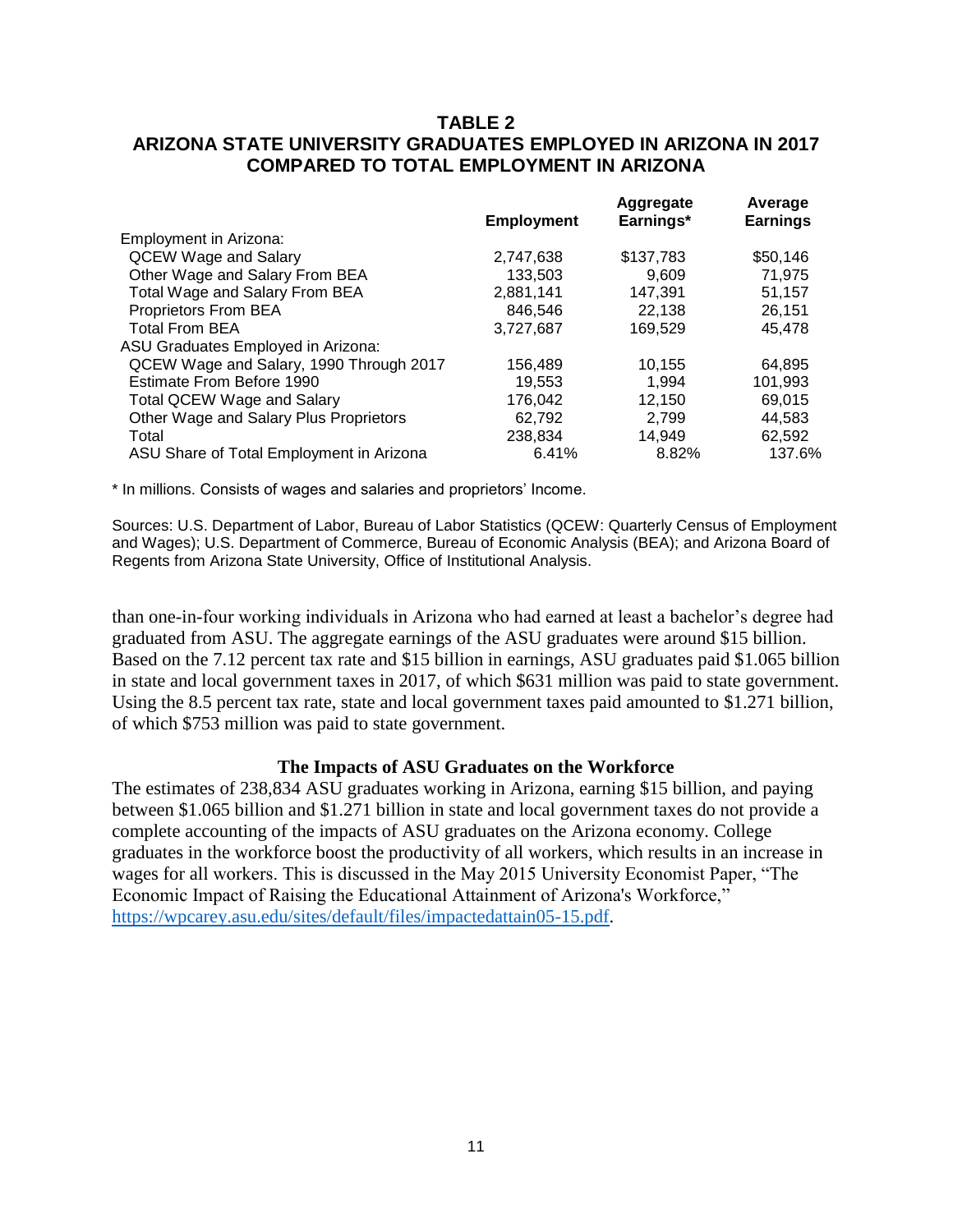## **ARIZONA STATE UNIVERSITY GRADUATES EMPLOYED IN ARIZONA, 2012 THROUGH 2017**

The estimated number of ASU graduates (including those graduating prior to 1990) working in Arizona and covered by unemployment insurance accounted for 6.17 percent of all workers in the unemployment insurance program in 2012. Except for a dip in 2015, this share has increased, reaching 6.41 percent in 2017 (see Table 3). Similarly, other than a decline in 2015, the share of aggregate wages earned by ASU graduates increased from 8.28 percent in 2012 to 8.82 percent in 2017.

The average wage of ASU graduates climbed from 134.3 percent of the overall average in 2012 to 137.6 percent in 2015. While the 2016 figure dipped to 137.2 percent, the 2017 figure increased back to 137.6. The average wage of ASU graduates working in Arizona rose more in 2017 than in prior years (by 3.1 percent).

The estimated share of Arizona workers holding at least a bachelor's degree who are a graduate of ASU climbed from 25.6 percent in 2012 to 26.9 percent in 2014, held steady in 2015, then fell in 2016 and 2017, back to 25.6 percent in 2017. While the one-year percentage increase in ASU graduates working in Arizona did not vary much across these years, the annual percentage increase in the total number of employed university graduates in Arizona was much higher in 2016 and 2017 than in the three prior years, based on ACS data.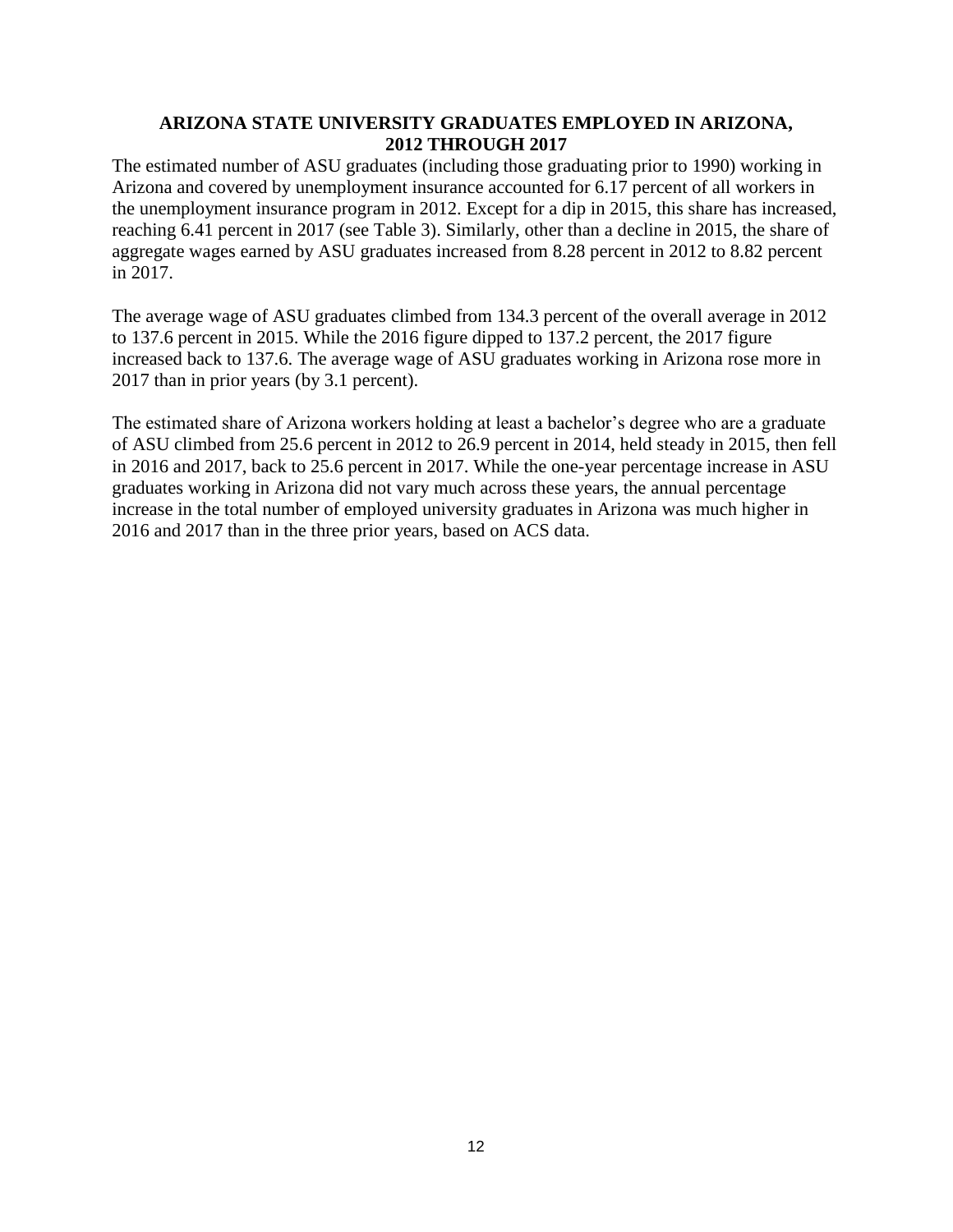## **TABLE 3 SUMMARY OF ARIZONA STATE UNIVERSITY GRADUATES EMPLOYED IN ARIZONA, 2012 THROUGH 2017**

|      | <b>Employment</b> |                   | <b>Aggregate Earnings</b>                    |                   |                        | <b>Average Earnings</b> | <b>Tax Payments</b><br><b>Estimated Range for</b> | Share of<br><b>Workforce</b>                                                |                                              |
|------|-------------------|-------------------|----------------------------------------------|-------------------|------------------------|-------------------------|---------------------------------------------------|-----------------------------------------------------------------------------|----------------------------------------------|
|      | <b>Number</b>     | Share of<br>Total | <b>Millions of</b><br>2017<br><b>Dollars</b> | Share of<br>Total | 2017<br><b>Dollars</b> | Share of<br>Total       |                                                   | <b>State and Local</b><br>Governments in<br><b>Millions of 2017 Dollars</b> | With a<br><b>University</b><br><b>Degree</b> |
| 2012 | 203,372           | 6.17%             | \$11,798                                     | 8.28%             | \$58,009               | 134.3%                  | \$849                                             | \$967                                                                       | 25.6%                                        |
| 2013 | 211.576           | 6.27              | 12.504                                       | 8.55              | 59.098                 | 136.4                   | 897                                               | 1.025                                                                       | 26.4                                         |
| 2014 | 219.106           | 6.35              | 13.020                                       | 8.71              | 59.425                 | 137.2                   | 932                                               | 1.068                                                                       | 26.9                                         |
| 2015 | 223,985           | 6.31              | 13.524                                       | 8.68              | 60.379                 | 137.6                   | 967                                               | 1.109                                                                       | 26.9                                         |
| 2016 | 231.010           | 6.34              | 14.020                                       | 8.70              | 60.691                 | 137.2                   | 1.001                                             | 1.150                                                                       | 25.9                                         |
| 2017 | 238.834           | 6.41              | 14.949                                       | 8.82              | 62,592                 | 137.6                   | 1.065                                             | 1.271                                                                       | 25.6                                         |

Note: The upper range of the tax payment is based on an 8.2 percent tax rate from 2012 through 2016 and an 8.5 percent rate in 2017.

Source: Calculated by authors.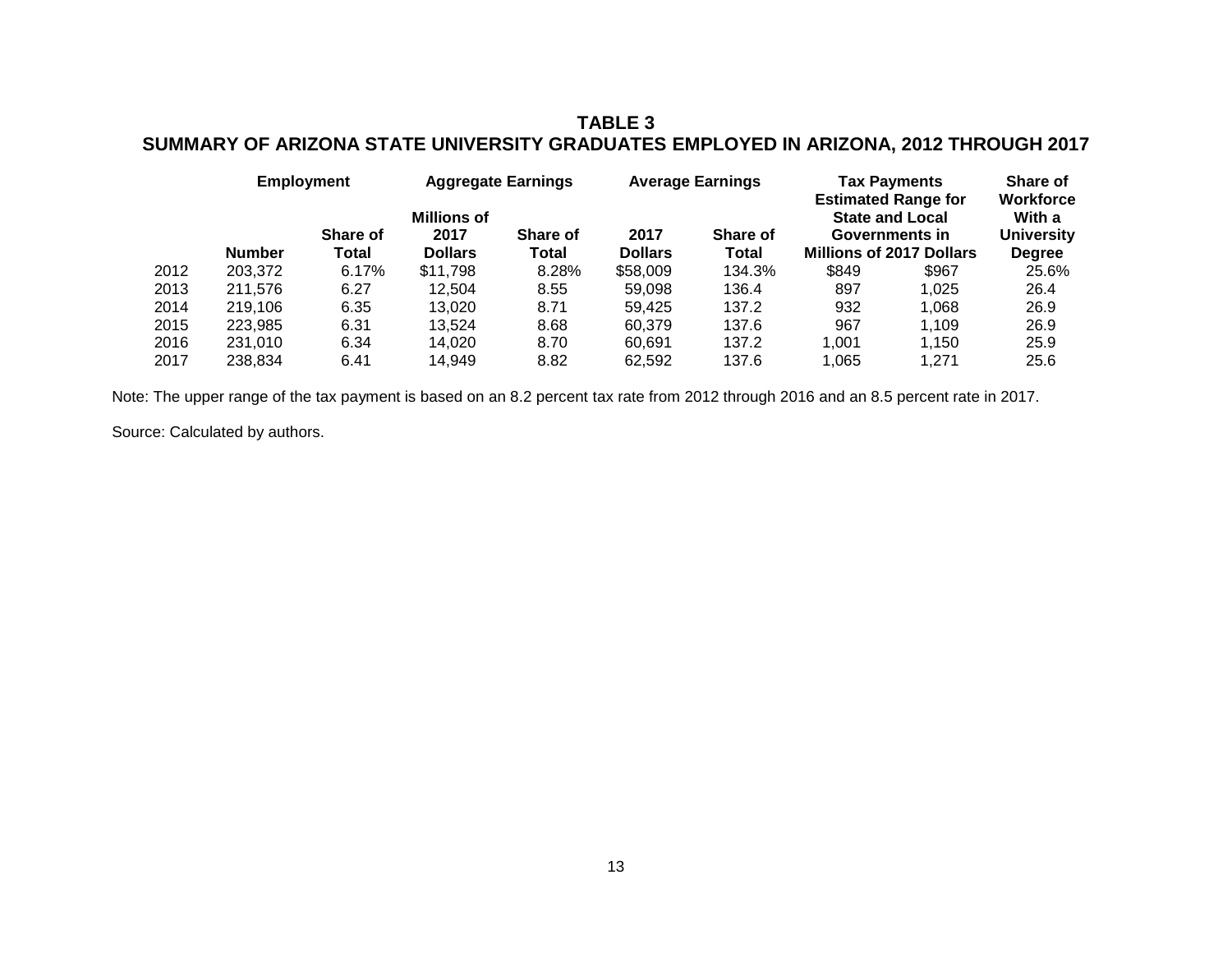## **APPENDIX ARIZONA STATE UNIVERSITY GRADUATES FROM 1990 THROUGH 2017 EMPLOYED IN ARIZONA IN 2017: DETAIL BY CATEGORY OF DEGREE**

Source: Arizona Board of Regents, from Arizona State University, Office of Institutional Analysis.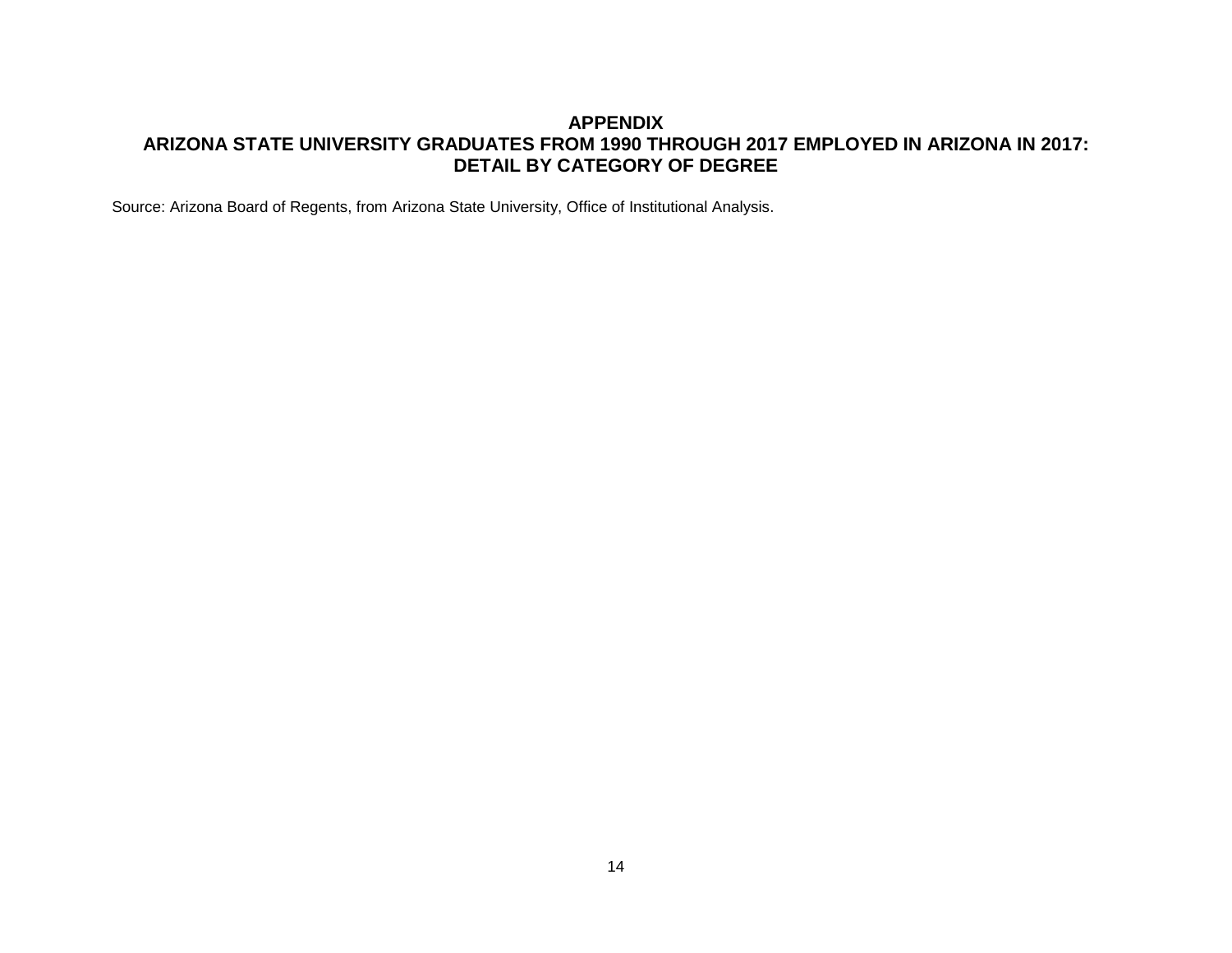## **ALL DEGREES**

|            |         |            |            |           | 2017     |                 |            |          |
|------------|---------|------------|------------|-----------|----------|-----------------|------------|----------|
|            |         |            |            |           |          | Estimated       |            |          |
|            |         |            |            |           |          | State and       | Number     |          |
|            |         |            |            |           |          | Local           | Employed   | Percent  |
|            | Number  |            |            |           |          | Government      | in Arizona | Employed |
| Academic   | Earning | Number     | Percent    | Aggregate |          | Tax             | During All | in All   |
| Year of    | a       | Employed   | Employed   | Wages in  | Average  | Payments in     | Four       | Four     |
| Graduation | Degree  | in Arizona | in Arizona | Millions  | Wage     | <b>Millions</b> | Quarters   | Quarters |
| 1990       | 6,752   | 2,029      | 30.1%      | \$194.0   | \$95,616 | \$13.6          | 1,599      | 78.8%    |
| 1991       | 7,125   | 2,357      | 33.1       | 223.2     | 94,686   | 15.7            | 1,885      | 80.0     |
| 1992       | 7,100   | 2,427      | 34.2       | 227.6     | 93,789   | 16.0            | 1,996      | 82.2     |
| 1993       | 7,658   | 2,618      | 34.2       | 232.2     | 88,675   | 16.3            | 2,089      | 79.8     |
| 1994       | 7,750   | 2,811      | 36.3       | 264.1     | 93,943   | 18.6            | 2,284      | 81.3     |
| 1995       | 8,097   | 3,112      | 38.4       | 287.5     | 92,392   | 20.2            | 2,455      | 78.9     |
| 1996       | 8,057   | 3,190      | 39.6       | 283.0     | 88,724   | 19.9            | 2,610      | 81.8     |
| 1997       | 8,568   | 3,460      | 40.4       | 302.5     | 87,425   | 21.2            | 2,769      | 80.0     |
| 1998       | 9,119   | 3,698      | 40.6       | 327.7     | 88,619   | 23.0            | 3,027      | 81.9     |
| 1999       | 9,234   | 3,775      | 40.9       | 324.4     | 85,937   | 22.8            | 2,992      | 79.3     |
| 2000       | 9,658   | 4,073      | 42.2       | 357.8     | 87,847   | 25.1            | 3,357      | 82.4     |
| 2001       | 9,393   | 3,900      | 41.5       | 338.2     | 86,720   | 23.8            | 3,194      | 81.9     |
| 2002       | 9,901   | 4,394      | 44.4       | 365.5     | 83,176   | 25.7            | 3,600      | 81.9     |
| 2003       | 10,494  | 4,675      | 44.5       | 387.7     | 82,939   | 27.2            | 3,822      | 81.8     |
| 2004       | 11,097  | 5,069      | 45.7       | 400.1     | 78,923   | 28.1            | 4,141      | 81.7     |
| 2005       | 11,348  | 5,256      | 46.3       | 395.8     | 75,297   | 27.9            | 4,329      | 82.4     |
| 2006       | 11,678  | 5,556      | 47.6       | 416.3     | 74,927   | 29.3            | 4,500      | 81.0     |
| 2007       | 12,078  | 5,753      | 47.6       | 411.2     | 71,474   | 28.9            | 4,662      | 81.0     |
| 2008       | 12,759  | 6,094      | 47.8       | 425.0     | 69,748   | 30.0            | 4,902      | 80.4     |
| 2009       | 13,782  | 6,452      | 46.8       | 427.8     | 66,311   | 30.2            | 5,219      | 80.9     |
| 2010       | 14,523  | 7,289      | 50.2       | 451.1     | 61,892   | 31.9            | 5,865      | 80.5     |
| 2011       | 15,035  | 7,631      | 50.8       | 451.2     | 59,123   | 32.0            | 6,084      | 79.7     |
| 2012       | 15,756  | 8,229      | 52.2       | 447.8     | 54,412   | 31.9            | 6,567      | 79.8     |
| 2013       | 16,697  | 8,924      | 53.4       | 466.6     | 52,291   | 33.4            | 6,959      | 78.0     |
| 2014       | 17,723  | 9,413      | 53.1       | 463.6     | 49,254   | 33.3            | 7,335      | 77.9     |
| 2015       | 19,173  | 10,352     | 54.0       | 465.2     | 44,941   | 33.8            | 7,953      | 76.8     |
| 2016       | 20,514  | 11,141     | 54.3       | 456.2     | 40,951   | 33.6            | 8,275      | 74.3     |
| 2017       | 22,406  | 12,811     | 57.2       | 362.0     | 28,253   | 29.5            | 7,334      | 57.2     |
| 1990-2017  | 333,475 | 156,489    | 46.9       | 10,155.4  | 64,895   | 723.2           | 121,804    | 77.8     |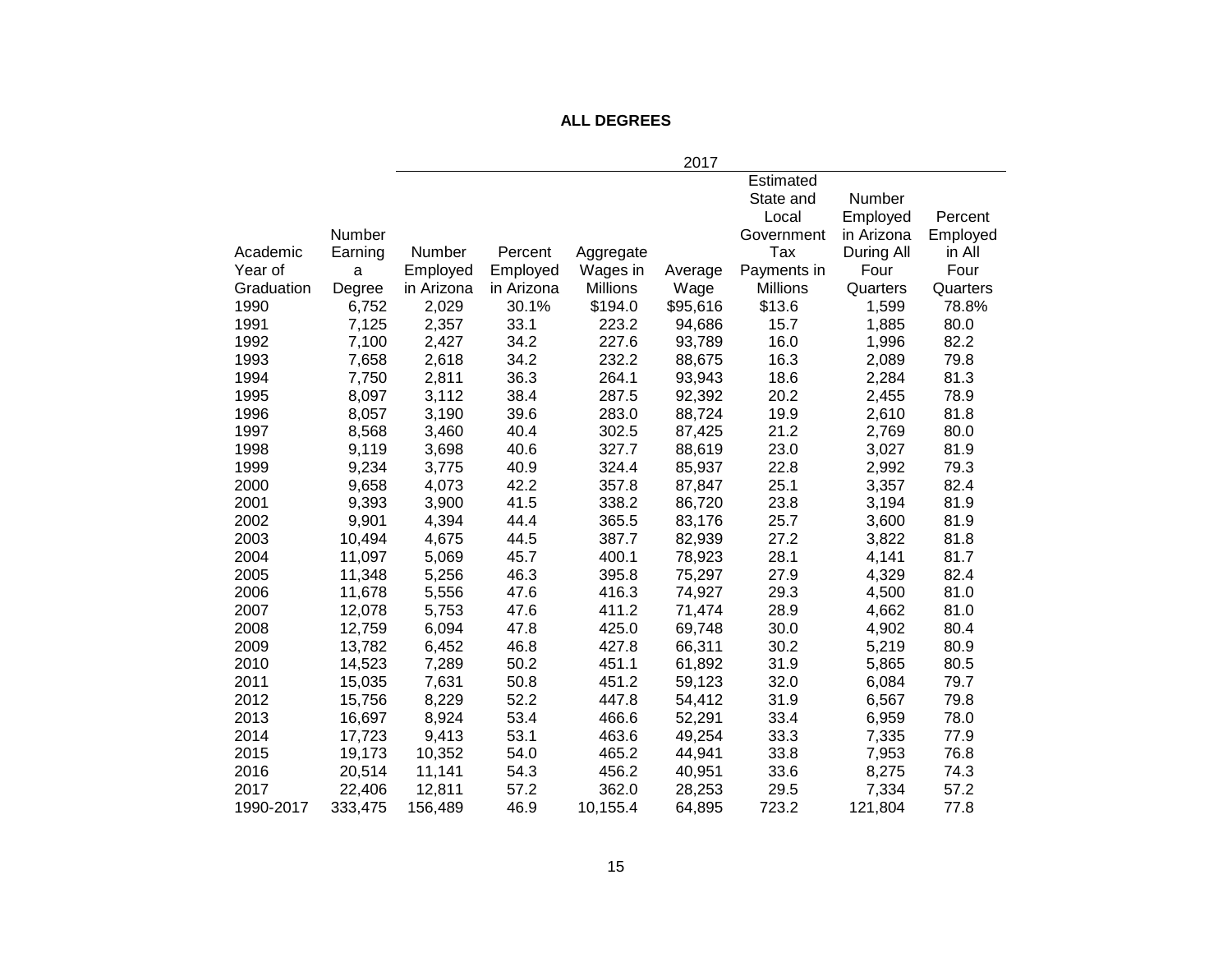#### **ALL UNDERGRADUATE DEGREES**

|            |           |            |            |           | 2017     |             |            |          |
|------------|-----------|------------|------------|-----------|----------|-------------|------------|----------|
|            |           |            |            |           |          | Estimated   |            |          |
|            |           |            |            |           |          | State and   | Number     |          |
|            |           |            |            |           |          | Local       | Employed   | Percent  |
|            |           |            |            |           |          | Government  | in Arizona | Employed |
| Academic   | Number    | Number     | Percent    | Aggregate |          | Tax         | During All | in All   |
| Year of    | Earning a | Employed   | Employed   | Wages in  | Average  | Payments in | Four       | Four     |
| Graduation | Degree    | in Arizona | in Arizona | Millions  | Wage     | Millions    | Quarters   | Quarters |
| 1990       | 5,027     | 1,609      | 32.0%      | \$147.8   | \$91,830 | \$10.4      | 1,280      | 79.6%    |
| 1991       | 5,270     | 1,876      | 35.6       | 174.4     | 92,975   | 12.3        | 1,515      | 80.8     |
| 1992       | 5,343     | 1,935      | 36.2       | 170.2     | 87,971   | 12.0        | 1,619      | 83.7     |
| 1993       | 5,650     | 2,041      | 36.1       | 175.4     | 85,942   | 12.3        | 1,629      | 79.8     |
| 1994       | 5,620     | 2,189      | 39.0       | 199.4     | 91,071   | 14.0        | 1,804      | 82.4     |
| 1995       | 5,739     | 2,372      | 41.3       | 208.8     | 88,022   | 14.7        | 1,894      | 79.8     |
| 1996       | 5,789     | 2,431      | 42.0       | 201.4     | 82,829   | 14.2        | 1,991      | 81.9     |
| 1997       | 6,098     | 2,635      | 43.2       | 220.1     | 83,523   | 15.5        | 2,113      | 80.2     |
| 1998       | 6,584     | 2,821      | 42.8       | 233.7     | 82,842   | 16.4        | 2,311      | 81.9     |
| 1999       | 6,598     | 2,828      | 42.9       | 225.9     | 79,878   | 15.9        | 2,255      | 79.7     |
| 2000       | 7,026     | 3,123      | 44.4       | 253.6     | 81,204   | 17.8        | 2,560      | 82.0     |
| 2001       | 6,833     | 3,017      | 44.2       | 240.6     | 79,750   | 16.9        | 2,467      | 81.8     |
| 2002       | 7,114     | 3,302      | 46.4       | 253.3     | 76,700   | 17.8        | 2,708      | 82.0     |
| 2003       | 7,521     | 3,487      | 46.4       | 264.5     | 75,850   | 18.6        | 2,844      | 81.6     |
| 2004       | 7,966     | 3,839      | 48.2       | 279.4     | 72,788   | 19.7        | 3,113      | 81.1     |
| 2005       | 8,489     | 4,079      | 48.1       | 283.9     | 69,598   | 20.0        | 3,371      | 82.6     |
| 2006       | 8,700     | 4,347      | 50.0       | 296.6     | 68,221   | 20.9        | 3,499      | 80.5     |
| 2007       | 8,873     | 4,442      | 50.1       | 290.9     | 65,488   | 20.5        | 3,593      | 80.9     |
| 2008       | 9,286     | 4,587      | 49.4       | 282.5     | 61,580   | 20.0        | 3,665      | 79.9     |
| 2009       | 9,646     | 4,715      | 48.9       | 280.5     | 59,493   | 19.9        | 3,789      | 80.4     |
| 2010       | 10,234    | 5,333      | 52.1       | 300.1     | 56,274   | 21.4        | 4,291      | 80.5     |
| 2011       | 10,529    | 5,607      | 53.3       | 298.2     | 53,192   | 21.3        | 4,455      | 79.5     |
| 2012       | 11,214    | 6,199      | 55.3       | 300.5     | 48,468   | 21.5        | 4,890      | 78.9     |
| 2013       | 11,894    | 6,721      | 56.5       | 308.4     | 45,880   | 22.3        | 5,208      | 77.5     |
| 2014       | 12,511    | 7,123      | 56.9       | 308.8     | 43,358   | 22.4        | 5,502      | 77.2     |
| 2015       | 13,133    | 7,771      | 59.2       | 308.6     | 39,708   | 22.7        | 5,922      | 76.2     |
| 2016       | 13,921    | 8,349      | 60.0       | 299.6     | 35,888   | 22.5        | 6,143      | 73.6     |
| 2017       | 15,601    | 9,686      | 62.1       | 235.7     | 24,333   | 20.0        | 5,568      | 57.5     |
| 1990-2017  | 238,209   | 118,464    | 49.7       | 7,042.6   | 59,449   | 504.2       | 91,999     | 77.7     |
|            |           |            |            |           |          |             |            |          |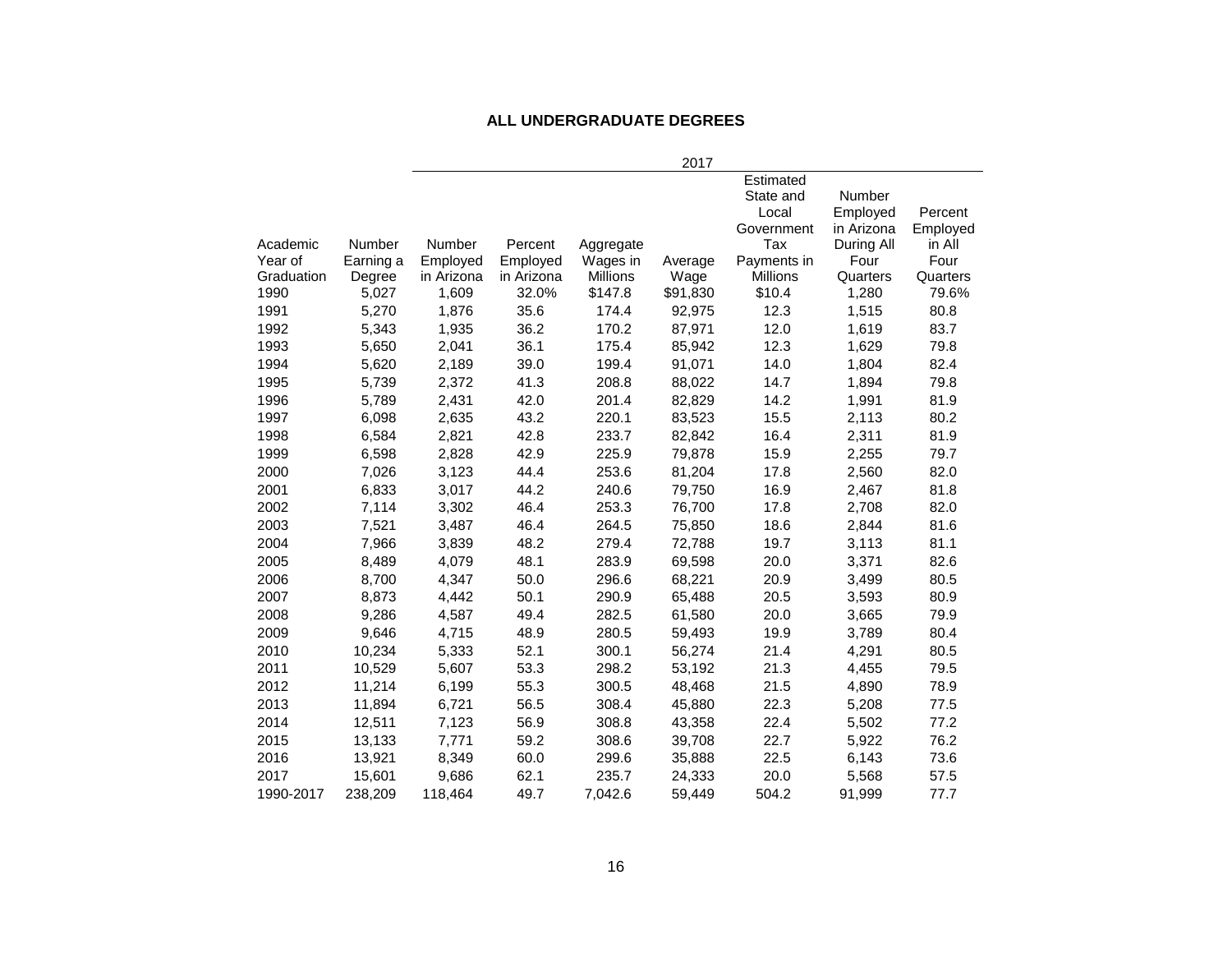#### **RESIDENT UNDERGRADUATE DEGREES**

|            |         |               |            |                 |          | 2017        |            |          |          |            |
|------------|---------|---------------|------------|-----------------|----------|-------------|------------|----------|----------|------------|
|            |         |               |            |                 |          | Estimated   |            |          | Median   | Average    |
|            |         |               |            |                 |          | State and   | Number     |          | Wage of  | Wage as    |
|            |         |               |            |                 |          | Local       | Employed   | Percent  | Those    | a          |
|            | Number  |               |            |                 |          | Government  | in Arizona | Employed | Employed | Proportion |
| Academic   | Earning | <b>Number</b> | Percent    | Aggregate       |          | Tax         | During All | in All   | in All   | of the     |
| Year of    | a       | Employed      | Employed   | Wages in        | Average  | Payments in | Four       | Four     | Four     | Median     |
| Graduation | Degree  | in Arizona    | in Arizona | <b>Millions</b> | Wage     | Millions    | Quarters   | Quarters | Quarters | Wage       |
| 1990       | 4,113   | 1,512         | 36.8%      | \$139.0         | \$91,922 | \$9.8       | 1,204      | 79.6%    | \$78,518 | 117.1%     |
| 1991       | 4,278   | 1,761         | 41.2       | 163.1           | 92,593   | 11.5        | 1,423      | 80.8     | 79,908   | 115.9      |
| 1992       | 4,343   | 1,824         | 42.0       | 158.2           | 86,716   | 11.1        | 1,529      | 83.8     | 77,240   | 112.3      |
| 1993       | 4,499   | 1,897         | 42.2       | 161.1           | 84,903   | 11.3        | 1,509      | 79.5     | 75,813   | 112.0      |
| 1994       | 4,536   | 2,037         | 44.9       | 183.1           | 89,892   | 12.9        | 1,686      | 82.8     | 78,292   | 114.8      |
| 1995       | 4,736   | 2,240         | 47.3       | 194.5           | 86,818   | 13.7        | 1,787      | 79.8     | 77,001   | 112.7      |
| 1996       | 4,848   | 2,298         | 47.4       | 190.6           | 82,928   | 13.4        | 1,888      | 82.2     | 74,260   | 111.7      |
| 1997       | 4,971   | 2,456         | 49.4       | 202.2           | 82,317   | 14.2        | 1,970      | 80.2     | 75,385   | 109.2      |
| 1998       | 5,142   | 2,619         | 50.9       | 215.9           | 82,441   | 15.2        | 2,144      | 81.9     | 71,846   | 114.7      |
| 1999       | 5,126   | 2,589         | 50.5       | 204.4           | 78,959   | 14.4        | 2,066      | 79.8     | 72,237   | 109.3      |
| 2000       | 5,408   | 2,842         | 52.6       | 228.1           | 80,246   | 16.1        | 2,333      | 82.1     | 73,934   | 108.5      |
| 2001       | 5,291   | 2,776         | 52.5       | 217.6           | 78,379   | 15.3        | 2,261      | 81.4     | 69,356   | 113.0      |
| 2002       | 5,675   | 3,056         | 53.9       | 231.2           | 75,641   | 16.3        | 2,519      | 82.4     | 67,193   | 112.6      |
| 2003       | 6,005   | 3,218         | 53.6       | 240.7           | 74,813   | 17.0        | 2,625      | 81.6     | 67,035   | 111.6      |
| 2004       | 6,396   | 3,559         | 55.6       | 255.2           | 71,698   | 18.0        | 2,892      | 81.3     | 64,764   | 110.7      |
| 2005       | 6,762   | 3,790         | 56.0       | 261.0           | 68,856   | 18.4        | 3,127      | 82.5     | 63,876   | 107.8      |
| 2006       | 7,011   | 4,055         | 57.8       | 274.7           | 67,750   | 19.4        | 3,270      | 80.6     | 63,803   | 106.2      |
| 2007       | 7,133   | 4,130         | 57.9       | 267.2           | 64,698   | 18.9        | 3,327      | 80.6     | 60,020   | 107.8      |
| 2008       | 7,390   | 4,279         | 57.9       | 262.6           | 61,358   | 18.6        | 3,424      | 80.0     | 59,011   | 104.0      |
| 2009       | 7,600   | 4,382         | 57.7       | 259.5           | 59,215   | 18.4        | 3,537      | 80.7     | 56,857   | 104.1      |
| 2010       | 8,182   | 4,968         | 60.7       | 279.1           | 56,180   | 19.9        | 4,014      | 80.8     | 55,840   | 100.6      |
| 2011       | 8,428   | 5,221         | 61.9       | 276.3           | 52,911   | 19.7        | 4,151      | 79.5     | 52,791   | 100.2      |
| 2012       | 8,981   | 5,764         | 64.2       | 277.8           | 48,198   | 19.9        | 4,565      | 79.2     | 49,500   | 97.4       |
| 2013       | 9,411   | 6,227         | 66.2       | 285.4           | 45,830   | 20.6        | 4,848      | 77.9     | 47,850   | 95.8       |
| 2014       | 9,495   | 6,523         | 68.7       | 282.4           | 43,298   | 20.5        | 5,067      | 77.7     | 45,034   | 96.1       |
| 2015       | 9,726   | 6,962         | 71.6       | 276.0           | 39,646   | 20.3        | 5,340      | 76.7     | 42,782   | 92.7       |
| 2016       | 9,996   | 7,491         | 74.9       | 270.5           | 36,109   | 20.3        | 5,583      | 74.5     | 39,989   | 90.3       |
| 2017       | 10,065  | 8,226         | 81.7       | 209.0           | 25,405   | 17.6        | 4,968      | 60.4     | 29,919   | 84.9       |
| 1990-2017  | 185,547 | 108,702       | 58.6       | 6,466.1         | 59,484   | 462.6       | 85,057     | 78.2     | 54,889   | 108.4      |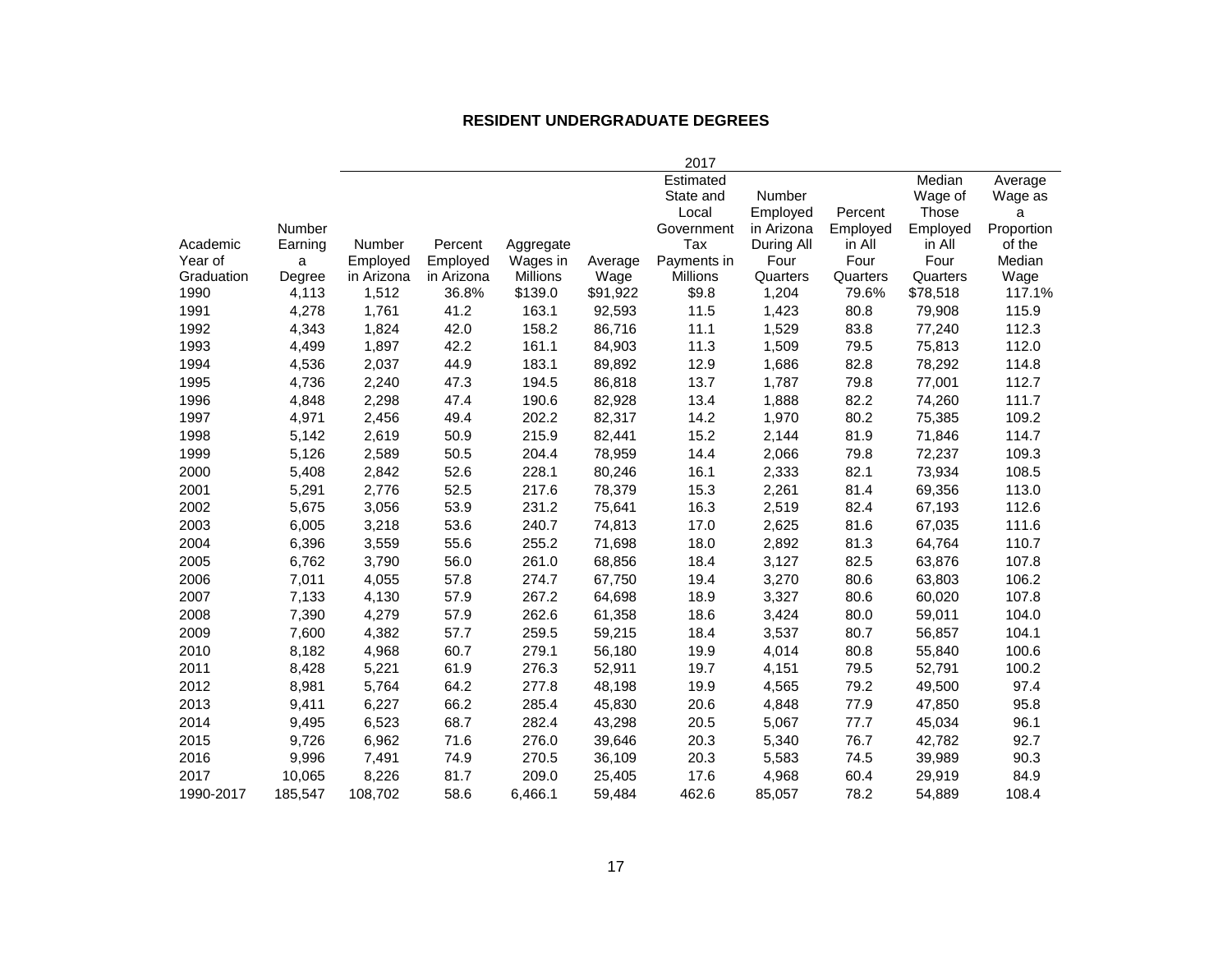#### **NONRESIDENT UNDERGRADUATE DEGREES**

|            |         |            |            |                 |          | 2017        |            |          |          |            |
|------------|---------|------------|------------|-----------------|----------|-------------|------------|----------|----------|------------|
|            |         |            |            |                 |          | Estimated   |            |          | Median   | Average    |
|            |         |            |            |                 |          | State and   | Number     |          | Wage of  | Wage as    |
|            |         |            |            |                 |          | Local       | Employed   | Percent  | Those    | а          |
|            | Number  |            |            |                 |          | Government  | in Arizona | Employed | Employed | Proportion |
| Academic   | Earning | Number     | Percent    | Aggregate       |          | Tax         | During All | in All   | in All   | of the     |
| Year of    | a       | Employed   | Employed   | Wages in        | Average  | Payments in | Four       | Four     | Four     | Median     |
| Graduation | Degree  | in Arizona | in Arizona | <b>Millions</b> | Wage     | Millions    | Quarters   | Quarters | Quarters | Wage       |
| 1990       | 914     | 97         | 10.6%      | \$8.8           | \$90,394 | \$0.6       | 76         | 78.4%    | \$73,702 | 122.6%     |
| 1991       | 992     | 115        | 11.6       | 11.4            | 98,830   | 0.8         | 92         | 80.0     | 92,117   | 107.3      |
| 1992       | 1,000   | 111        | 11.1       | 12.1            | 108,602  | 0.8         | 90         | 81.1     | 89,268   | 121.7      |
| 1993       | 1,151   | 144        | 12.5       | 14.3            | 99,626   | 1.0         | 120        | 83.3     | 86,517   | 115.2      |
| 1994       | 1,084   | 152        | 14.0       | 16.2            | 106,868  | 1.1         | 118        | 77.6     | 88,454   | 120.8      |
| 1995       | 1,003   | 132        | 13.2       | 14.3            | 108,457  | 1.0         | 107        | 81.1     | 83,772   | 129.5      |
| 1996       | 941     | 133        | 14.1       | 10.8            | 81,109   | 0.8         | 103        | 77.4     | 83,074   | 97.6       |
| 1997       | 1,127   | 179        | 15.9       | 17.9            | 100,061  | 1.3         | 143        | 79.9     | 83,447   | 119.9      |
| 1998       | 1,442   | 202        | 14.0       | 17.8            | 88,042   | 1.2         | 167        | 82.7     | 86,106   | 102.2      |
| 1999       | 1,472   | 239        | 16.2       | 21.5            | 89,825   | 1.5         | 189        | 79.1     | 78,078   | 115.0      |
| 2000       | 1,618   | 281        | 17.4       | 25.5            | 90,890   | 1.8         | 227        | 80.8     | 85,154   | 106.7      |
| 2001       | 1,542   | 241        | 15.6       | 23.0            | 95,539   | 1.6         | 206        | 85.5     | 76,825   | 124.4      |
| 2002       | 1,439   | 246        | 17.1       | 22.1            | 89,848   | 1.6         | 189        | 76.8     | 80,530   | 111.6      |
| 2003       | 1,516   | 269        | 17.7       | 23.7            | 88,256   | 1.7         | 219        | 81.4     | 82,297   | 107.2      |
| 2004       | 1,570   | 280        | 17.8       | 24.3            | 86,643   | 1.7         | 221        | 78.9     | 79,910   | 108.4      |
| 2005       | 1,727   | 289        | 16.7       | 22.9            | 79,324   | 1.6         | 244        | 84.4     | 73,047   | 108.6      |
| 2006       | 1,689   | 292        | 17.3       | 21.8            | 74,749   | 1.5         | 229        | 78.4     | 69,716   | 107.2      |
| 2007       | 1,740   | 312        | 17.9       | 23.7            | 75,947   | 1.7         | 266        | 85.3     | 65,554   | 115.9      |
| 2008       | 1,896   | 308        | 16.2       | 19.9            | 64,672   | 1.4         | 241        | 78.2     | 62,148   | 104.1      |
| 2009       | 2,046   | 333        | 16.3       | 21.0            | 63,153   | 1.5         | 252        | 75.7     | 65,233   | 96.8       |
| 2010       | 2,052   | 365        | 17.8       | 21.0            | 57,544   | 1.5         | 277        | 75.9     | 60,375   | 95.3       |
| 2011       | 2,101   | 386        | 18.4       | 22.0            | 56,989   | 1.6         | 304        | 78.8     | 57,514   | 99.1       |
| 2012       | 2,233   | 435        | 19.5       | 22.6            | 52,034   | 1.6         | 325        | 74.7     | 55,440   | 93.9       |
| 2013       | 2,483   | 494        | 19.9       | 23.0            | 46,510   | 1.7         | 360        | 72.9     | 49,603   | 93.8       |
| 2014       | 3,016   | 600        | 19.9       | 26.4            | 44,004   | 1.9         | 435        | 72.5     | 48,754   | 90.3       |
| 2015       | 3,407   | 809        | 23.7       | 32.6            | 40,240   | 2.4         | 582        | 71.9     | 46,050   | 87.4       |
| 2016       | 3,925   | 858        | 21.9       | 29.1            | 33,956   | 2.2         | 560        | 65.3     | 42,060   | 80.7       |
| 2017       | 5,536   | 1,460      | 26.4       | 26.7            | 18,296   | 2.4         | 600        | 41.1     | 28,102   | 65.1       |
| 1990-2017  | 52,662  | 9,762      | 18.5       | 576.5           | 59,058   | 41.5        | 6,942      | 71.1     | 57,268   | 103.1      |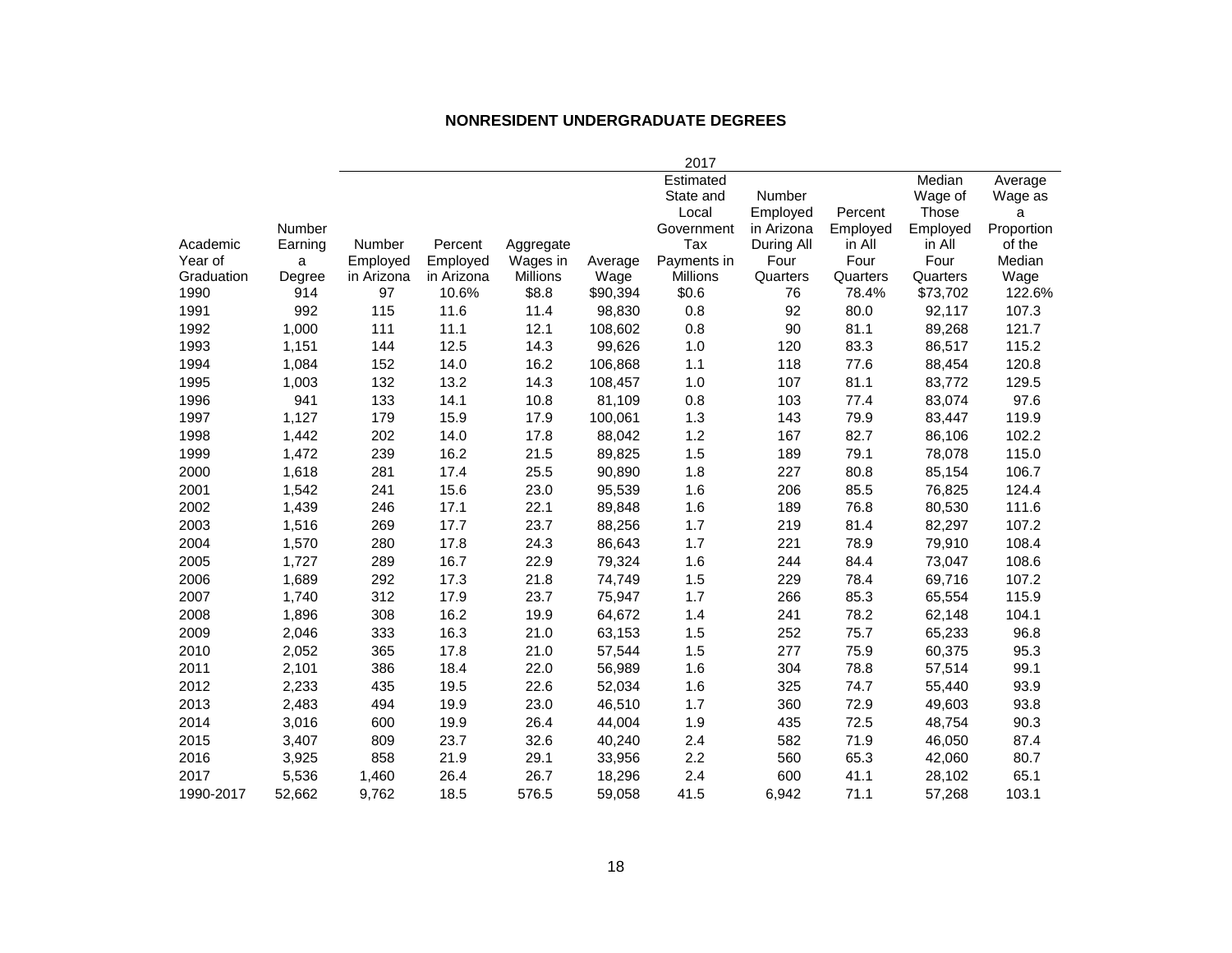#### **ALL GRADUATE DEGREES**

|            |               |            |            |           | 2017      |             |            |          |
|------------|---------------|------------|------------|-----------|-----------|-------------|------------|----------|
|            |               |            |            |           |           | Estimated   |            |          |
|            |               |            |            |           |           | State and   | Number     |          |
|            |               |            |            |           |           | Local       | Employed   | Percent  |
|            |               |            |            |           |           | Government  | in Arizona | Employed |
| Academic   | <b>Number</b> | Number     | Percent    | Aggregate |           | Tax         | During All | in All   |
| Year of    | Earning a     | Employed   | Employed   | Wages in  | Average   | Payments in | Four       | Four     |
| Graduation | Degree        | in Arizona | in Arizona | Millions  | Wage      | Millions    | Quarters   | Quarters |
| 1990       | 1,725         | 420        | 24.3%      | \$46.3    | \$110,122 | \$3.3       | 319        | 76.0%    |
| 1991       | 1,855         | 481        | 25.9       | 48.8      | 101,357   | 3.4         | 370        | 76.9     |
| 1992       | 1,757         | 492        | 28.0       | 57.4      | 116,670   | 4.0         | 377        | 76.6     |
| 1993       | 2,008         | 577        | 28.7       | 56.7      | 98,342    | 4.0         | 460        | 79.7     |
| 1994       | 2,130         | 622        | 29.2       | 64.7      | 104,049   | 4.5         | 480        | 77.2     |
| 1995       | 2,358         | 740        | 31.4       | 78.7      | 106,399   | 5.5         | 561        | 75.8     |
| 1996       | 2,268         | 759        | 33.5       | 81.7      | 107,604   | 5.7         | 619        | 81.6     |
| 1997       | 2,470         | 825        | 33.4       | 82.4      | 99,890    | 5.8         | 656        | 79.5     |
| 1998       | 2,535         | 877        | 34.6       | 94.0      | 107,204   | 6.6         | 716        | 81.6     |
| 1999       | 2,636         | 947        | 35.9       | 98.5      | 104,030   | 6.9         | 737        | 77.8     |
| 2000       | 2,632         | 950        | 36.1       | 104.2     | 109,683   | 7.3         | 797        | 83.9     |
| 2001       | 2,560         | 883        | 34.5       | 97.6      | 110,535   | 6.8         | 727        | 82.3     |
| 2002       | 2,787         | 1,092      | 39.2       | 112.2     | 102,759   | 7.9         | 892        | 81.7     |
| 2003       | 2,973         | 1,188      | 40.0       | 123.3     | 103,746   | 8.6         | 978        | 82.3     |
| 2004       | 3,131         | 1,230      | 39.3       | 120.6     | 98,070    | 8.4         | 1,028      | 83.6     |
| 2005       | 2,859         | 1,177      | 41.2       | 111.9     | 95,047    | 7.8         | 958        | 81.4     |
| 2006       | 2,978         | 1,209      | 40.6       | 119.7     | 99,040    | 8.4         | 1,001      | 82.8     |
| 2007       | 3,205         | 1,311      | 40.9       | 120.3     | 91,756    | 8.4         | 1,069      | 81.5     |
| 2008       | 3,473         | 1,507      | 43.4       | 142.6     | 94,610    | 10.0        | 1,237      | 82.1     |
| 2009       | 4,136         | 1,737      | 42.0       | 147.3     | 84,819    | 10.3        | 1,430      | 82.3     |
| 2010       | 4,289         | 1,956      | 45.6       | 151.0     | 77,211    | 10.6        | 1,574      | 80.5     |
| 2011       | 4,506         | 2,024      | 44.9       | 152.9     | 75,553    | 10.7        | 1,629      | 80.5     |
| 2012       | 4,542         | 2,030      | 44.7       | 147.3     | 72,563    | 10.4        | 1,677      | 82.6     |
| 2013       | 4,803         | 2,203      | 45.9       | 158.3     | 71,848    | 11.2        | 1,751      | 79.5     |
| 2014       | 5,212         | 2,290      | 43.9       | 154.8     | 67,593    | 10.9        | 1,833      | 80.0     |
| 2015       | 6,040         | 2,581      | 42.7       | 156.7     | 60,699    | 11.1        | 2,031      | 78.7     |
| 2016       | 6,593         | 2,792      | 42.3       | 156.6     | 56,093    | 11.1        | 2,132      | 76.4     |
| 2017       | 6,805         | 3,125      | 45.9       | 126.3     | 40,403    | 9.5         | 1,766      | 56.5     |
| 1990-2017  | 95,266        | 38,025     | 39.9       | 3,112.8   | 81,861    | 219.1       | 29,805     | 78.4     |
|            |               |            |            |           |           |             |            |          |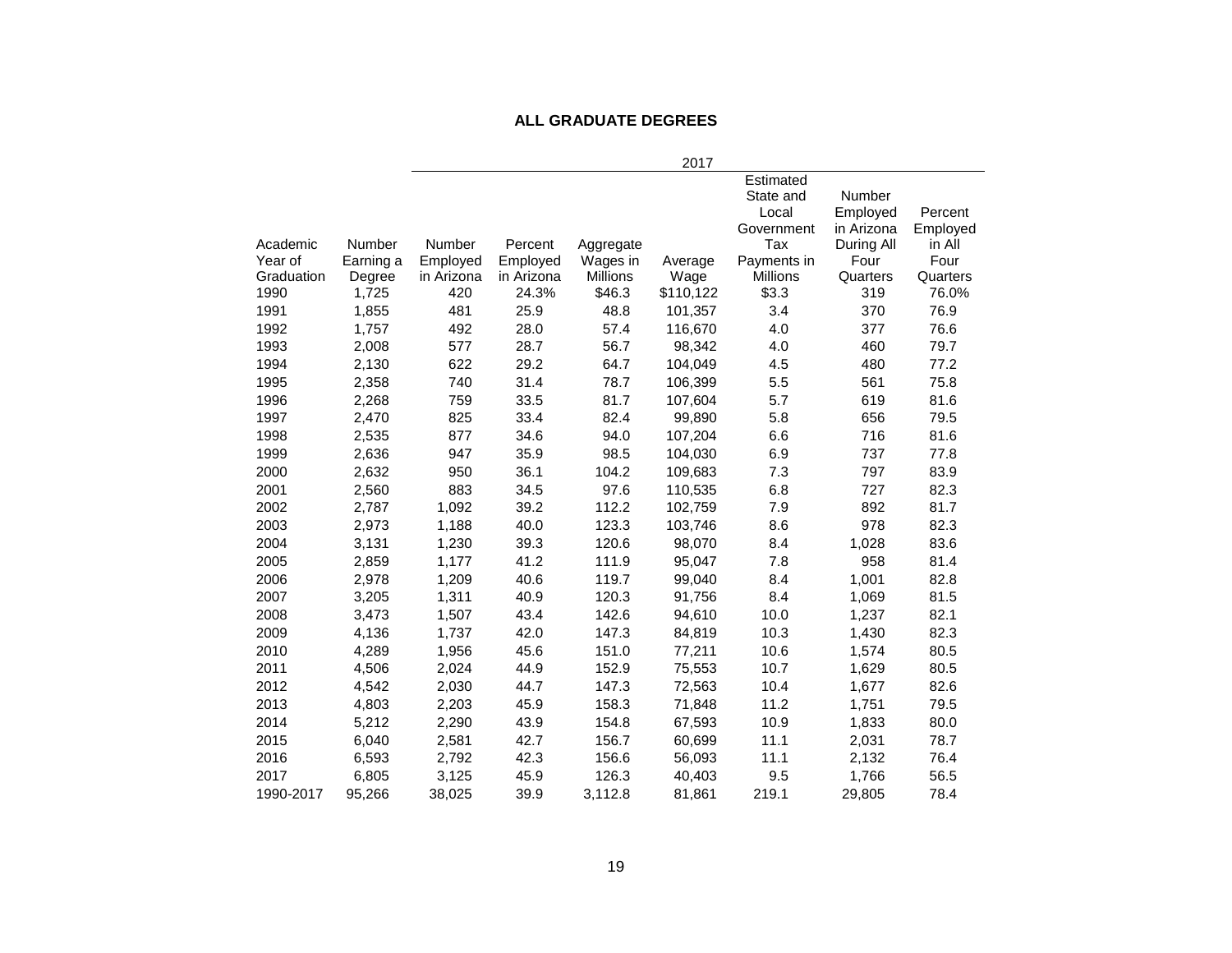#### **RESIDENT GRADUATE DEGREES**

|            |         |            |            |                 |           | 2017        |            |          |          |            |
|------------|---------|------------|------------|-----------------|-----------|-------------|------------|----------|----------|------------|
|            |         |            |            |                 |           | Estimated   |            |          | Median   | Average    |
|            |         |            |            |                 |           | State and   | Number     |          | Wage of  | Wage as    |
|            |         |            |            |                 |           | Local       | Employed   | Percent  | Those    | a          |
|            | Number  |            |            |                 |           | Government  | in Arizona | Employed | Employed | Proportion |
| Academic   | Earning | Number     | Percent    | Aggregate       |           | Tax         | During All | in All   | in All   | of the     |
| Year of    | a       | Employed   | Employed   | Wages in        | Average   | Payments in | Four       | Four     | Four     | Median     |
| Graduation | Degree  | in Arizona | in Arizona | <b>Millions</b> | Wage      | Millions    | Quarters   | Quarters | Quarters | Wage       |
| 1990       | 1,111   | 347        | 31.2%      | \$38.3          | \$110,505 | \$2.7       | 265        | 76.4%    | \$85,479 | 129.3%     |
| 1991       | 1,327   | 425        | 32.0       | 44.3            | 104,153   | 3.1         | 319        | 75.1     | 99,303   | 104.9      |
| 1992       | 1,248   | 446        | 35.7       | 53.7            | 120,416   | 3.8         | 341        | 76.5     | 81,590   | 147.6      |
| 1993       | 1,416   | 531        | 37.5       | 52.2            | 98,240    | 3.7         | 428        | 80.6     | 85,276   | 115.2      |
| 1994       | 1,537   | 584        | 38.0       | 60.8            | 104,084   | 4.3         | 454        | 77.7     | 89,496   | 116.3      |
| 1995       | 1,710   | 689        | 40.3       | 73.2            | 106,206   | 5.1         | 524        | 76.1     | 96,541   | 110.0      |
| 1996       | 1,627   | 696        | 42.8       | 74.8            | 107,409   | 5.2         | 568        | 81.6     | 89,321   | 120.3      |
| 1997       | 1,718   | 721        | 42.0       | 71.6            | 99,267    | 5.0         | 568        | 78.8     | 85,520   | 116.1      |
| 1998       | 1.769   | 768        | 43.4       | 81.2            | 105,766   | 5.7         | 626        | 81.5     | 87,775   | 120.5      |
| 1999       | 1,843   | 856        | 46.4       | 88.6            | 103,506   | 6.2         | 664        | 77.6     | 90,126   | 114.8      |
| 2000       | 1,778   | 822        | 46.2       | 90.4            | 109,998   | 6.3         | 691        | 84.1     | 95,272   | 115.5      |
| 2001       | 1,705   | 779        | 45.7       | 86.2            | 110,628   | 6.0         | 634        | 81.4     | 92,333   | 119.8      |
| 2002       | 1,973   | 989        | 50.1       | 102.0           | 103,166   | 7.1         | 810        | 81.9     | 86,764   | 118.9      |
| 2003       | 2,045   | 1,056      | 51.6       | 109.3           | 103,504   | 7.6         | 872        | 82.6     | 84,000   | 123.2      |
| 2004       | 2,005   | 1,049      | 52.3       | 103.0           | 98,215    | 7.2         | 875        | 83.4     | 82,473   | 119.1      |
| 2005       | 1,980   | 1,053      | 53.2       | 98.0            | 93,093    | 6.9         | 850        | 80.7     | 82,979   | 112.2      |
| 2006       | 1,889   | 1,050      | 55.6       | 103.3           | 98,397    | 7.2         | 867        | 82.6     | 86,438   | 113.8      |
| 2007       | 2,052   | 1,148      | 55.9       | 101.9           | 88,730    | 7.1         | 935        | 81.4     | 77,853   | 114.0      |
| 2008       | 2,324   | 1,339      | 57.6       | 125.9           | 94,013    | 8.8         | 1,096      | 81.9     | 77,176   | 121.8      |
| 2009       | 2,453   | 1,474      | 60.1       | 122.6           | 83,173    | 8.6         | 1,221      | 82.8     | 76,115   | 109.3      |
| 2010       | 2,693   | 1,674      | 62.2       | 125.9           | 75,181    | 8.8         | 1,349      | 80.6     | 69,848   | 107.6      |
| 2011       | 2,766   | 1,717      | 62.1       | 126.0           | 73,397    | 8.8         | 1,383      | 80.5     | 68,874   | 106.6      |
| 2012       | 2,645   | 1,677      | 63.4       | 117.5           | 70,075    | 8.3         | 1,384      | 82.5     | 67,133   | 104.4      |
| 2013       | 2,708   | 1,810      | 66.8       | 122.9           | 67,894    | 8.7         | 1,443      | 79.7     | 66,971   | 101.4      |
| 2014       | 2,672   | 1,812      | 67.8       | 121.9           | 67,285    | 8.6         | 1,464      | 80.8     | 64,151   | 104.9      |
| 2015       | 2,743   | 1,969      | 71.8       | 117.2           | 59,515    | 8.3         | 1,570      | 79.7     | 58,189   | 102.3      |
| 2016       | 2,787   | 2,074      | 74.4       | 118.4           | 57,095    | 8.4         | 1,652      | 79.7     | 54,395   | 105.0      |
| 2017       | 2,784   | 2,271      | 81.6       | 101.1           | 44,513    | 7.5         | 1,477      | 65.0     | 47,197   | 94.3       |
| 1990-2017  | 57,308  | 31,826     | 55.5       | 2,632.1         | 82,704    | 185.0       | 25,330     | 79.6     | 71,286   | 116.0      |